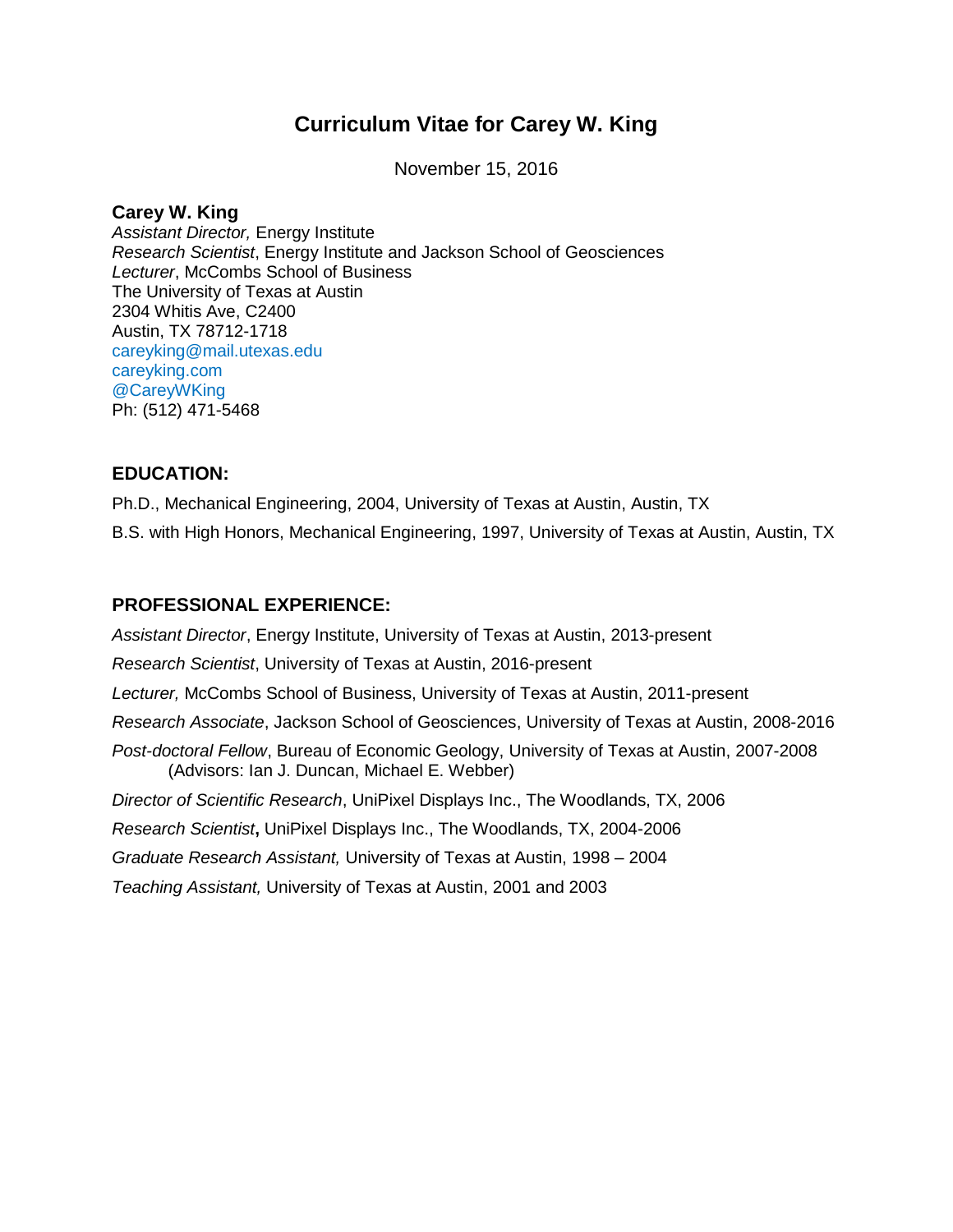# **Books & Book Chapters**

### 2016:

Sanders, K. T and King, Carey. W. (In press, 2016) Volume I, Chapter 13, "Integration of Water and Energy Sustainability," *CRC Water Sustainability Handbook*, Editor, Daniel H. Chen, Taylor & Francis/CRC Press, Boca Raton, FL.

### 2014:

**King, Carey W.** (ed.) (2014) *Thermal Power Plant Cooling: Context and Engineering*, New York, NY, ASME Press, ISBN 978-0-7918-6025-0. Purchase and browse table of contents at ASME: [here.](https://www.asme.org/products/books/thermal-power-plant-cooling-context) (19 citations as of December, 2014: Google Scholar)

### **Peer-Reviewed Journal Publications**

2016:

**King, Carey W.** Information Theory to Assess Relations Between Energy and Structure of the U.S. Economy Over Time. *Biophysical Economics and Resource Quality*, **2016**, 1 (2), 10. doi: 10.1007/s41247-016-0011-y (article [online\)](http://rdcu.be/mei1).

**King, Carey W.** and Carbajales-Dale, Michael. Food-energy-water metrics across scales: project to system level, *Journal of Environmental Studies and Sciences*, **2016**, 6 (1), 39-49 (article [online\)](http://link.springer.com/article/10.1007/s13412-016-0390-9).

Xavier, Alexandre C., **King, Carey W.** and Scanlon, Bridget R. Daily gridded meteorological variables in Brazil (1980-2013)**,** *International Journal of Climatology,* **2016**, 36 (6), 2644– 2659 (article [online\)](http://onlinelibrary.wiley.com/doi/10.1002/joc.4518/abstract). See Data [Downloads](http://careyking.com/data-downloads/) page [\(http://careyking.com/data-downloads/\)](http://careyking.com/data-downloads/) for access to data and supplementary material. (6 citations as of September, 2016: Google Scholar)

### 2015:

Cook, M. A., **King, C. W.,** Davidson, F. T. & Webber, M. E. Assessing the impacts of droughts and heat waves at thermoelectric power plants in the United States using integrated regression, thermodynamic, and climate models**,** *Energy Reports*, **2015,** *1*, 193-203 (article [online\)](http://www.sciencedirect.com/science/article/pii/S2352484715000323).

**King, Carey W.**, Maxwell, John P., and Donovan, Alyssa. Comparing world economic and net energy metrics, Part 1: Single Technology and Commodity Perspective, *Energies,* **2015**, *8*, 12949-12974 (article [online](http://www.mdpi.com/1996-1073/8/11/12346/) and as **PA [PDF\)](http://www.mdpi.com/1996-1073/8/11/12346/pdf)**. (2 citations as of September, 2016: Web of Science; 8 citations as of September, 2016: Google Scholar)

**King, Carey W.**, Maxwell, John P., and Donovan, Alyssa. Comparing world economic and net energy metrics, Part 2: Total Economy Expenditure Perspective, *Energies,* **2015**, *8*, 12975 12996 (article [online](http://www.mdpi.com/1996-1073/8/11/12347/) and as  $\overline{2}$  [PDF\)](http://www.mdpi.com/1996-1073/8/11/12347/pdf). (2 citations as of September, 2016: Web of Science; 4 citations as of September, 2016: Google Scholar)

**King, Carey W**. Comparing world economic and net energy metrics, Part 3: Macroeconomic Historical and Future Perspectives, *Energies,* **2015**, *8*, 12997-13020 (article [online](http://www.mdpi.com/1996-1073/8/11/12348/) and as [PDF\)](http://www.mdpi.com/1996-1073/8/11/12348/pdf). (2 citations as of September, 2016: Web of Science; 5 citations as of September, 2016: Google Scholar)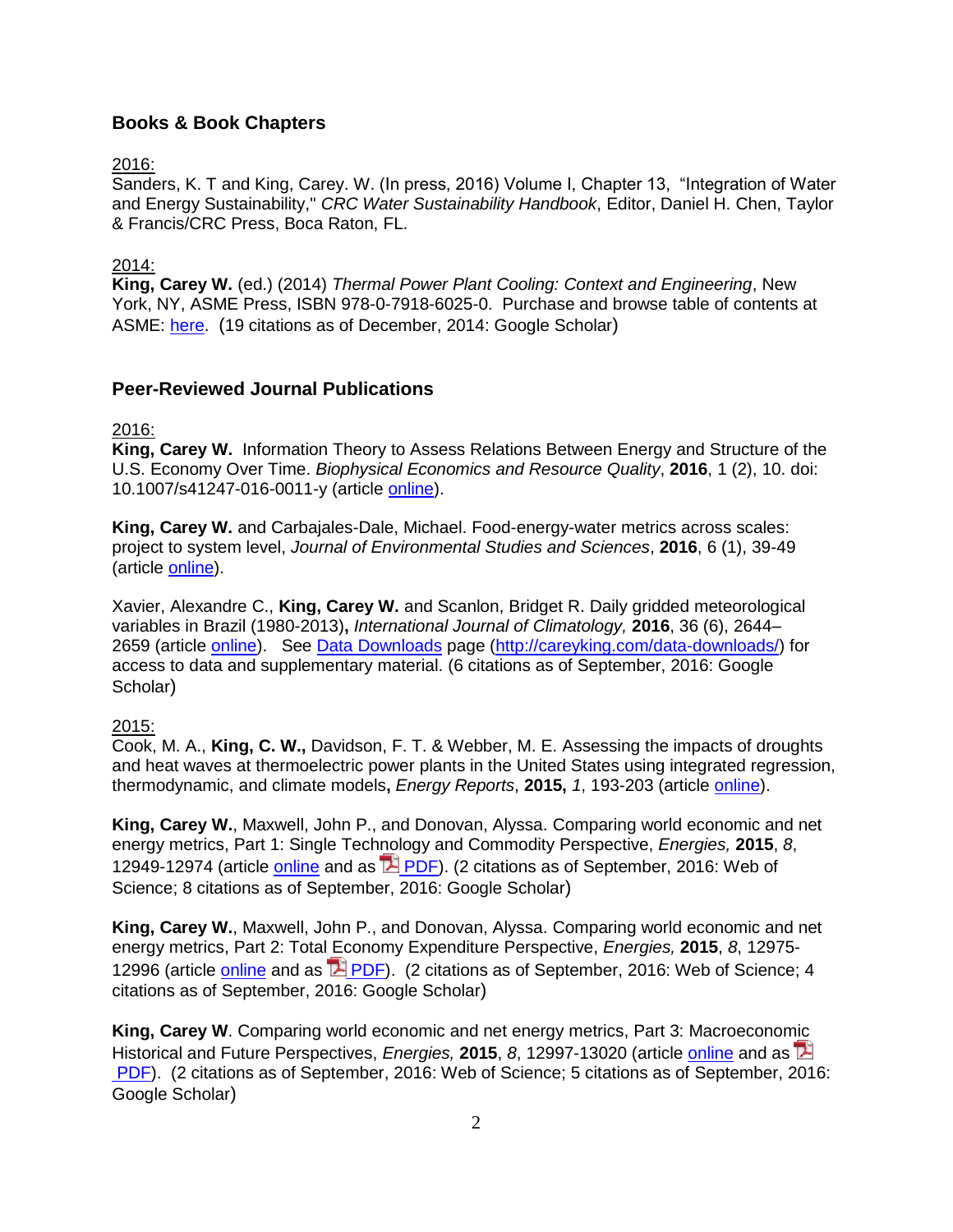#### 2014:

Wallis, P., Ward, M., Pittock, J., Hussey, K., Bamsey, H., Denis, A., Kenway, S., **King, C.**, Mushtaq, S., Retamal, M. & Spies, B. The water impacts of climate change mitigation measures. *Climatic Change,* 125**,** 209-220, **2014** [\(online\)](http://link.springer.com/article/10.1007/s10584-014-1156-6). (1 citations as of September, 2016: Web of Science; 6 citations as of September, 2016: Google Scholar)

**King, C. W.** Matrix method for comparing system and individual energy return ratios when considering an energy transition. *Energy*, 72, 254-265. **2014** [\(online\)](http://www.sciencedirect.com/science/article/pii/S0360544214005817). (2 citations as of September, 2016: Web of Science; 5 citations as of September, 2016: Google Scholar)

Vincent C Tidwell, Barbara D Moreland, Katie M Zemlick, Barry L Roberts, Howard D Passell, Daniel Jensen, Christopher Forsgren, Gerald Sehlke, Margaret A Cook, **Carey W King**, and Sara Larsen. Mapping water availability, projected use and cost in the western United States**.** *Environmental Research Letters*, 9 064009, **2014**. [Abstract,](http://iopscience.iop.org/1748-9326/9/6/064009) [PDF.](http://iopscience.iop.org/1748-9326/9/6/064009/pdf/1748-9326_9_6_064009.pdf) (2 citations as of September, 2016: Web of Science; 8 citations as of September, 2016: Google Scholar)

Sanders, K. T., Blackhurst, M. F., **King, C. W.** and Webber, M. E. The Impact of Water Use Fees on Dispatching and Water Requirements for Water-Cooled Power Plants in Texas. *Environmental Science & Technology*, 48 (12), 7128-7134, **2014** [\(online\)](http://pubs.acs.org/doi/abs/10.1021/es500469q). (3 citations as of September, 2016: Web of Science; 7 citations as of September, 2016: Google Scholar)

#### 2013:

**King, Carey W,** Gülen, Gürcan, Cohen, Stuart M, and Nuñez-Lopez, Vanessa, The systemwide economics of a carbon dioxide capture, utilization, and storage network: Texas Gulf Coast w/ pure CO<sub>2</sub>–EOR flood, *Environmental Research Letters*, 8, 034030, 2013. Available at: http://stacks.iop.org/1748-9326/8/034030 (6 citations as of September, 2016: Web of Science; 12 citations as of September, 2016: Google Scholar)

**King, C.W.**, Stillwell, A.S., Twomey, K.M., and Webber, M.E., Coherence between water and energy policies, *Natural Resources Journal*, 53 (1), **2013**, 117-215. (12 citations as of September, 2016: Web of Science; 30 citations as of September, 2016: Google Scholar)

Sanders, Kelly T., **King, Carey W.**, Stillwell, Ashlynn S., and Webber, Michael E., Clean Energy and Water: Assessment of Mexico for Improved Water Services and Renewable Energy, *Environment, Development and Sustainability,* 15 (5), **2013**, 1303-1321. (7 citations as of September, 2016: Google Scholar)

#### 2012:

Beal, Colin M., Stillwell, Ashlynn S., **King, Carey W.**, Cohen, Stuart M., Berberoglu, Halil, Bhattarai, Rajendra P., Connelly, Rhykka, Webber, Michael E., Hebner, Robert E., Energy Return on Investment for Algal Biofuel Production Coupled with Wastewater Treatment, *Water Environment Research,* 84 (9), **2012**, 692-710;

doi: 10.2175/106143012X13378023685718. (18 citations as of September, 2016: Web of Science; 35 citations as of September, 2016: Google Scholar)

Beal, Colin M., Hebner, Robert E., Webber, Michael E., Ruoff, Rodney S., Siebert, A. Frank, and **King, Carey W.**, Comprehensive Evaluation of Algal Biofuel Production: Experimental and Target Results, *Energies*, 5 (6), **2012**:1943-1981, doi:10.3390/en5061943, available on June 20,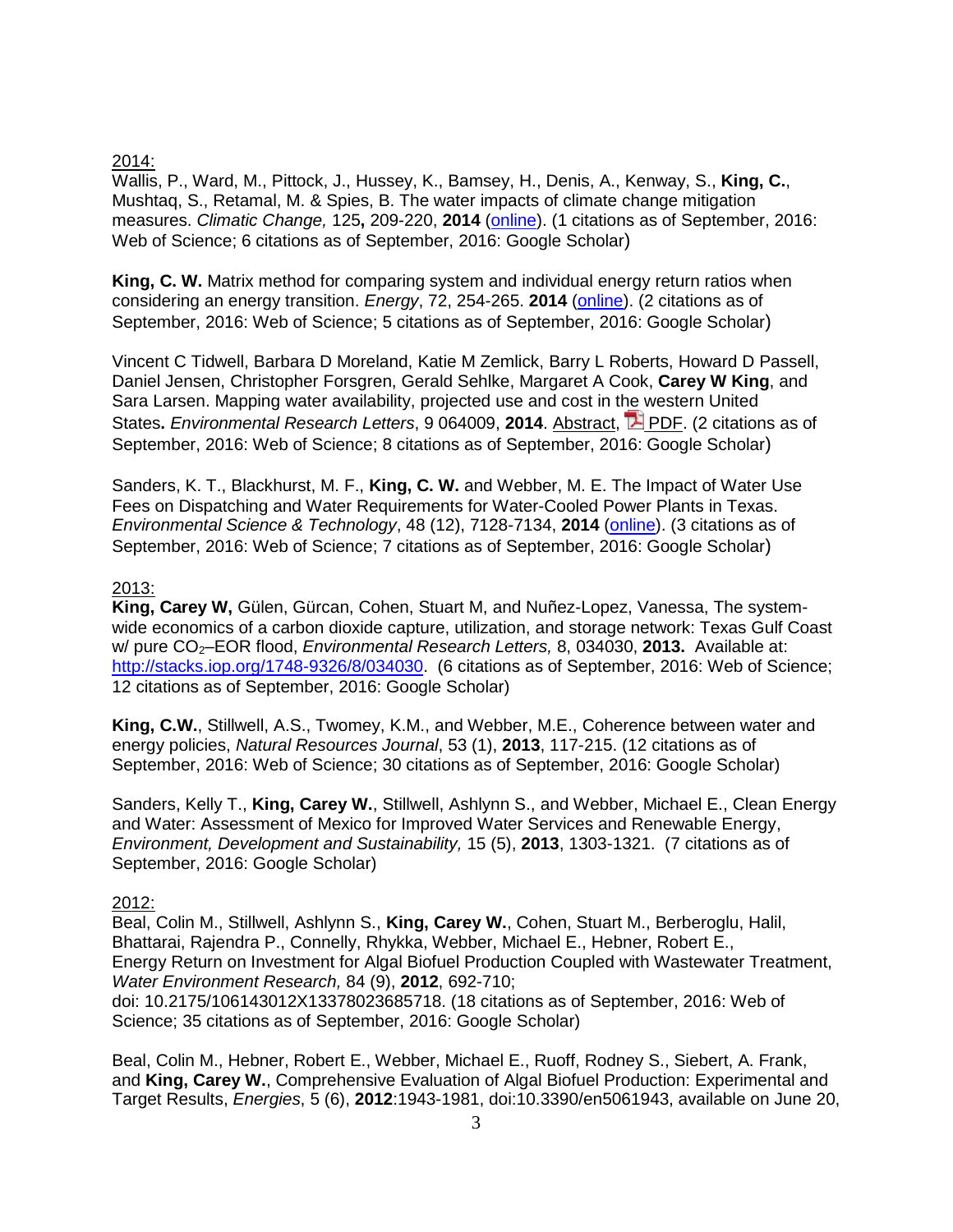2012 at: [http://www.mdpi.com/1996-1073/5/6/1943/.](http://www.mdpi.com/1996-1073/5/6/1943/) (16 citations as of September, 2016: Web of Science; 25 citations as of September, 2016: Google Scholar)

2011:

**King, C. W.** and Hall, C. A. S. Relating financial and energy return on investment. *Sustainability,* 3 (10) **2011**, 1810-1832; doi[:10.3390/su3101810](http://dx.doi.org/10.3390/su3101810). (26 citations as of September, 2016: Web of Science; 54 citations as of June, 2016: Google Scholar)

--- Referenced in *The Economist*, April 21-27, 2012, Buttonwood: "Feeling Peaky" --- --- --- <http://www.economist.com/node/21553034> --- ---

Henshaw, Philip F., **King, Carey**, and Zarnikau, Jay. System Energy Assessment (SEA), Defining a Standard Measure of EROI for Energy Businesses as Whole Systems. *Sustainability*, 3 (10), **2011**, 1908-1943; doi[:10.3390/su3101908.](http://dx.doi.org/10.3390/su3101908) (12 citations as of September, 2016: Web of Science: 12 citations as of September, 2016: Google Scholar)

Alhajeri, N. S., Donohoo, P., Stillwell, A. S., **King, C. W.**, Webster, M. D., Webber, M. E. & Allen, D. T. (2011) Using market-based dispatching with environmental price signals to reduce emissions and water use at power plants in the Texas grid. *Environmental Research Letters,* 6**,** 044018 doi: [10.1088/1748-9326/6/4/044018.](http://dx.doi.org/10.1088/1748-9326/6/4/044018) (7 citations as of September, 2016: Web of Science; 15 citations as of September, 2016: Google Scholar)

Tammy M Thompson, **Carey W. King**, David T. Allen, Michael E Webber. Air quality impacts of plug-in hybrid electric vehicles in Texas: evaluating three battery charging scenarios. *Environ. Res. Lett.* 6, **2011** 024004 doi: [10.1088/1748-9326/6/2/024004.](http://dx.doi.org/10.1088/1748-9326/6/2/024004) (7 citations as of September, 2016: Web of Science; 19 citations as of September, 2016: Google Scholar)

Stuart M Cohen, Hannah L Chalmers, Michael E Webber, and **Carey W King**. Comparing postcombustion CO<sub>2</sub> capture operation at retrofitted coal-fired power plants in the Texas and Great Britain electric grids. *Environ. Res. Lett.* 6, **2011** 024001 doi: [10.1088/1748-9326/6/2/024001.](http://dx.doi.org/10.1088/1748-9326/6/2/024001) (7 citations as of September, 2016: Web of Science; 23 citations as of September, 2016: Google Scholar)

Stillwell, A. S., **C. W. King**, M. E. Webber, I. J. Duncan and A. Hardberger. The Energy-Water Nexus in Texas. *Ecology and Society* 16 (1): 2, **2011**. [online] URL: [http://www.ecologyandsociety.org/vol16/iss1/art2/.](http://www.ecologyandsociety.org/vol16/iss1/art2/) (41 citations as of September, 2016: Web of Science)

#### 2010:

**King, C. W.** Energy intensity ratios as net energy measures of United States energy production and expenditures. *Environ. Res. Let.* 5, **2010** 044006 doi: [10.1088/1748-9326/5/4/044006,](http://dx.doi.org/10.1088/1748-9326/5/4/044006) available at: [http://stacks.iop.org/1748-9326/5/044006.](http://stacks.iop.org/1748-9326/5/044006) (13 citations as of September, 2016: Web of Science; 27 citations as of September, 2016: Google Scholar))

--- --- Awarded the "Rosenfeld Plaque" by *Environ. Res. Lett.* --- ---

--- --- Selected as a "Highlight of 2010" for *Environ. Res. Lett.* --- ---

Stillwell, A. S., **King, C. W.**, and Webber, M. E. Desalination and Long-Haul Water Transfer as a Water Supply for Dallas, Texas: A Case Study Of The Energy-Water Nexus In Texas, *Texas Water Journal*. **2010**, 1 (1), 33-41. (5 citations as of June, 2016: Google Scholar)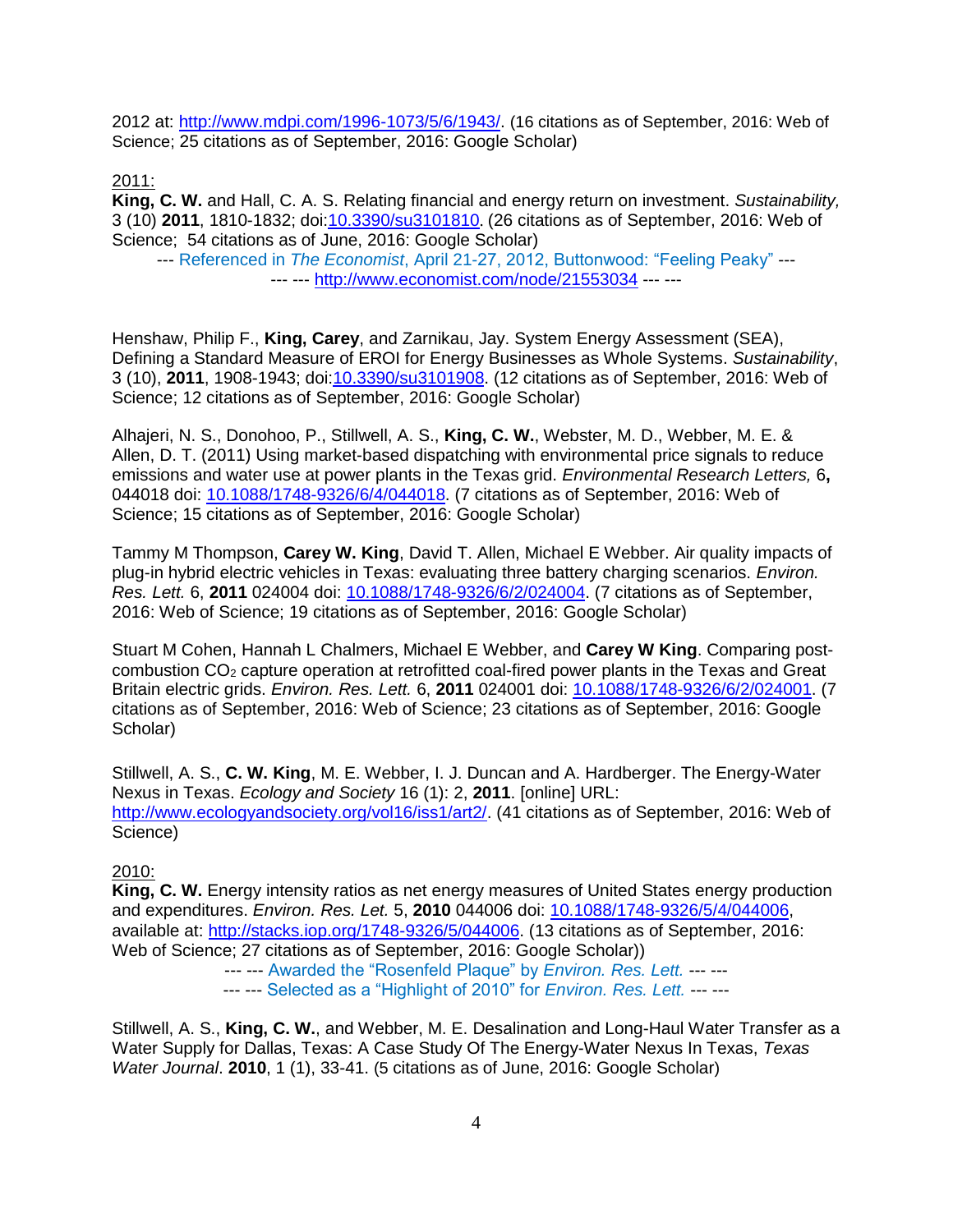**King, Carey W.**, Webber, Michael E., and Duncan, Ian J. The Water Needs for LDV Transportation in the United States. *Energy Policy*. **2010**, 38 (2), 1157-1167, DOI: 101016/j.enpol.2009.11.004. (10 citations as of September, 2016: Web of Science; 20 citations as of September, 2016: Google Scholar)

#### 2008:

**King, Carey W.** and Webber, Michael E. Water Intensity of Transportation. *Environmental Science and Technology.* **2008**, 42 (21), 7866-7872; (Policy Analysis) DOI: [10.1021/es800367m.](http://dx.doi.org/10.1021%2Fes800367m) (101 citations as of September, 2016: Web of Science; 200 citations as of September, 2016: Google Scholar)

**King, Carey W.** and Webber, Michael E. The Water Intensity of the Plugged-In Automotive Economy. *Environmental Science and Technology.* **2008**, 42 (12), 4305-4311; (Article) DOI: [10.1021/es0716195](http://dx.doi.org/10.1021%2Fes0716195). (38 citations as of September, 2016: Web of Science; 68 citations as of September, 2016: Google Scholar)

--- --- Recognized as most downloaded paper in 1<sup>st</sup> Qtr 2008 for ES&T --- ---

### 2005:

**King, C.W.**, Campbell, M.I., Beaman, J. J., and Sreenivasan, S. V. Synthesis of Multistable Linkage System using an Optimization Approach. *Structural and Multidisciplinary Optimization*. **2005**, 29, No. 6, pp. 477-487. (6 citations as of September, 2016: Web of Science; 8 citations as of September, 2016: Google Scholar)

#### 2004:

**King, C.**, Beaman, J. J., Sreenivasan, S. V., and Campbell, M. Multistable Equilibrium System Design Methodology and Demonstration. *Journal of Mechanical Design*, **2004**, 126, No. 6, pp. 1036-1046. (11 citations as of September, 2016: Web of Science; 18 citations as of September, 2016: Google Scholar)

# **Peer-Reviewed Conference Proceedings**

#### 2014:

Cook, Margaret A., **King, Carey**, and Webber, Michael E. "**Impacts of Temperature Thresholds on Power Generation in the Upper Mississippi River Basin under different Climate Scenarios,**" paper IMECE2014-38908 in Proceedings of the ASME 2014 International Mechanical Engineering Congress & Exposition IMECE 2014 November 14-20, **2014**, Montreal, Canada.

#### 2013:

Cook, Margaret A., **King, Carey W.**, and Webber, Michael E. "**Implications of Thermal Discharge Limits on Future Power Generation in Texas**" paper IMECE2013-65110 in Proceedings of the ASME 2013 International Mechanical Engineering Congress & Exposition IMECE 2013 November 15-21, **2013**, San Diego, California USA.

#### 2011:

Dodder, R., Felgenhauer, T., Yelverton, W., and **King, C.** "Water and greenhouse gas tradeoffs associated with a transition to a low carbon transportation system," Paper IMECE-63991. *Proceedings of the ASME 2011 International Mechanical Engineering Congress and Exposition*, Denver, CO, November 11-17, 2011.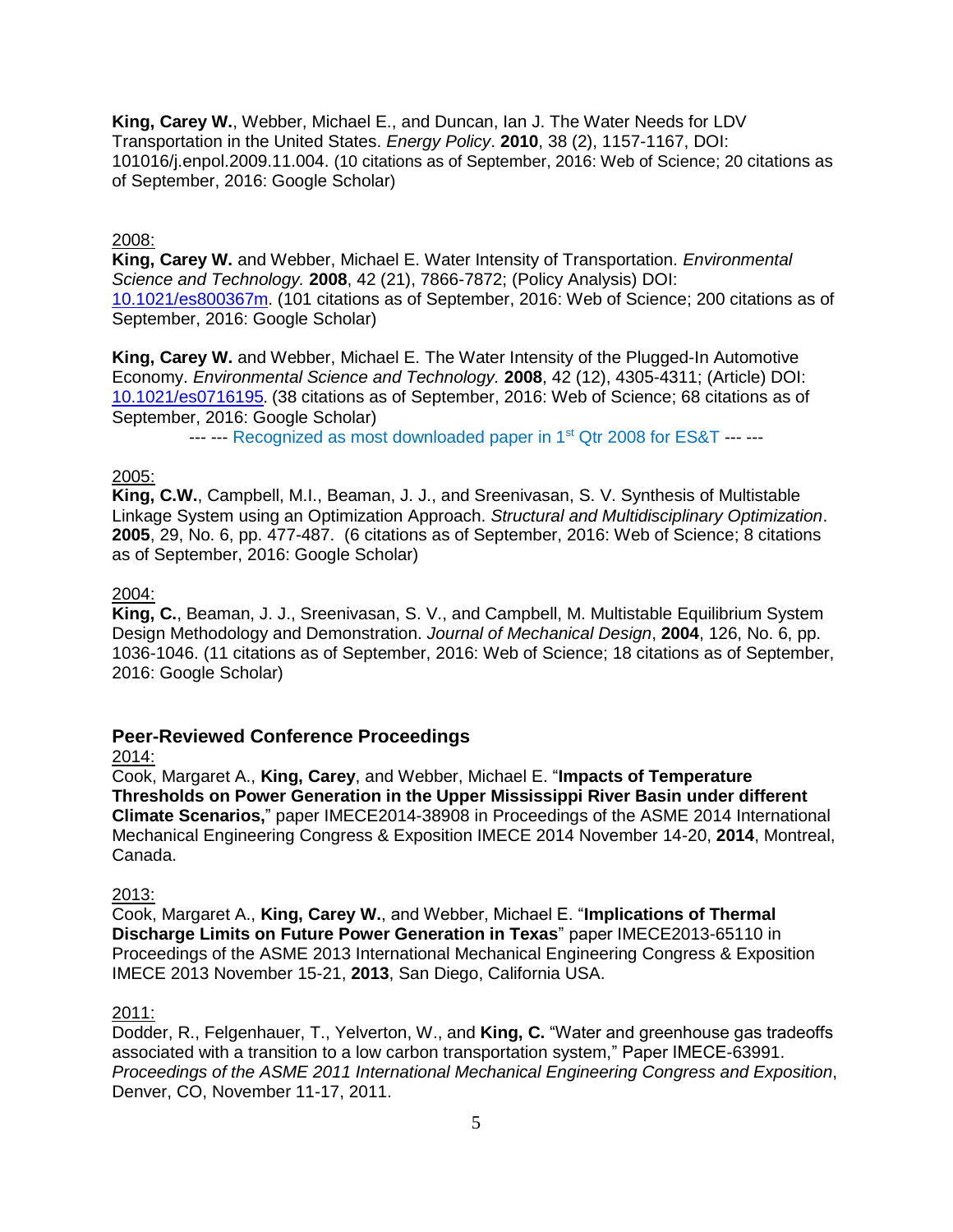Grubert, E., **King, C. W.**, and Webber, M. E. "Water for biomass-based energy on Maui, Hawaii," Paper IMECE-63199. *Proceedings of the ASME 2011 International Mechanical Engineering Congress and Exposition*, Denver, CO, November 11-17, 2011.

Hill, D. and **King, C.** "Using the energy intensity ratio as an assessment tool for near term energy strategy in transportation and petrochemicals," Paper ES2011-54349. *Proceedings of the ASME 2011 5th International Conference on Energy Sustainability*, Washington, DC, August 7-10, 2011.

#### 2010:

**King, C.**, Zarnikau, J., and Henshaw, P. "Defining a standard measure for whole system EROI combining Economic "top-down" and LCA "bottom-up" accounting." Paper ES2010-90414. *Proceedings of the ASME 2010 4th International Conference on Energy Sustainability*, Phoenix, AZ, May 17-22, 2010. (7 citations as of December, 2014: Google Scholar) --- --- Awarded "Best Paper" of the ASME Energy Sustainability 2010 Conference --- ---

#### 2009:

**King, C.**, and Webber, M. "Methodology for Calculating the Ability of Renewable Energy Systems to Manufacture Themselves," Paper ES2009-90026, *Proceedings of the ASME 3rd International Conference on Energy Sustainability*, San Francisco, CA, July 19-23, 2009.

**King, C.**, Gülen, G., Essandoh-Yeddu, J. and Hovorka, S. "Economic Analysis of an Integrated Anthropogenic Carbon Dioxide Network for Capture and Enhanced Oil Recovery along the Texas Gulf Coast," Paper ES2009-90415, *Proceedings of the ASME 3rd International Conference on Energy Sustainability*, San Francisco, CA, July 19-23, 2009. (8 citations as of December, 2014: Google Scholar)

Lott, M., **King, C.**, and Webber, M. "Analyzing Tradeoffs in Electricity Choices using the Texas Interactive Power Simulator (TIPS)," Paper ES2009-90135, *Proceedings of the ASME 3rd International Conference on Energy Sustainability*, San Francisco, CA, July 19-23, 2009.

Stillwell, A., **King, C.**, and Webber, M. "Desalination and Long-Haul Water Transfer a Case Study of the Energy-Water Nexus in Texas," Paper ES2009-90237, *Proceedings of the ASME 3 rd International Conference on Energy Sustainability*, San Francisco, CA, July 19-23, 2009.

Lott, M. C., **C.W. King** and M. E. Webber (2009). Using the Texas Interactive Power Simulator for Direct Instruction, Paper AC2009-525. American Society for Engineering Education Annual Conference, Austin, TX.

### 2008:

**King, C.**, Webber, M., and Duncan, I. "Water Intensity of Transportation Fuels: Water Projections for Fuel Adoption Rates of Light Duty Vehicles," Paper ES2008-54147, *Proceedings*  of the ASME 2<sup>nd</sup> International Conference on Energy Sustainability, Jacksonville, FL, August 10-14, 2008.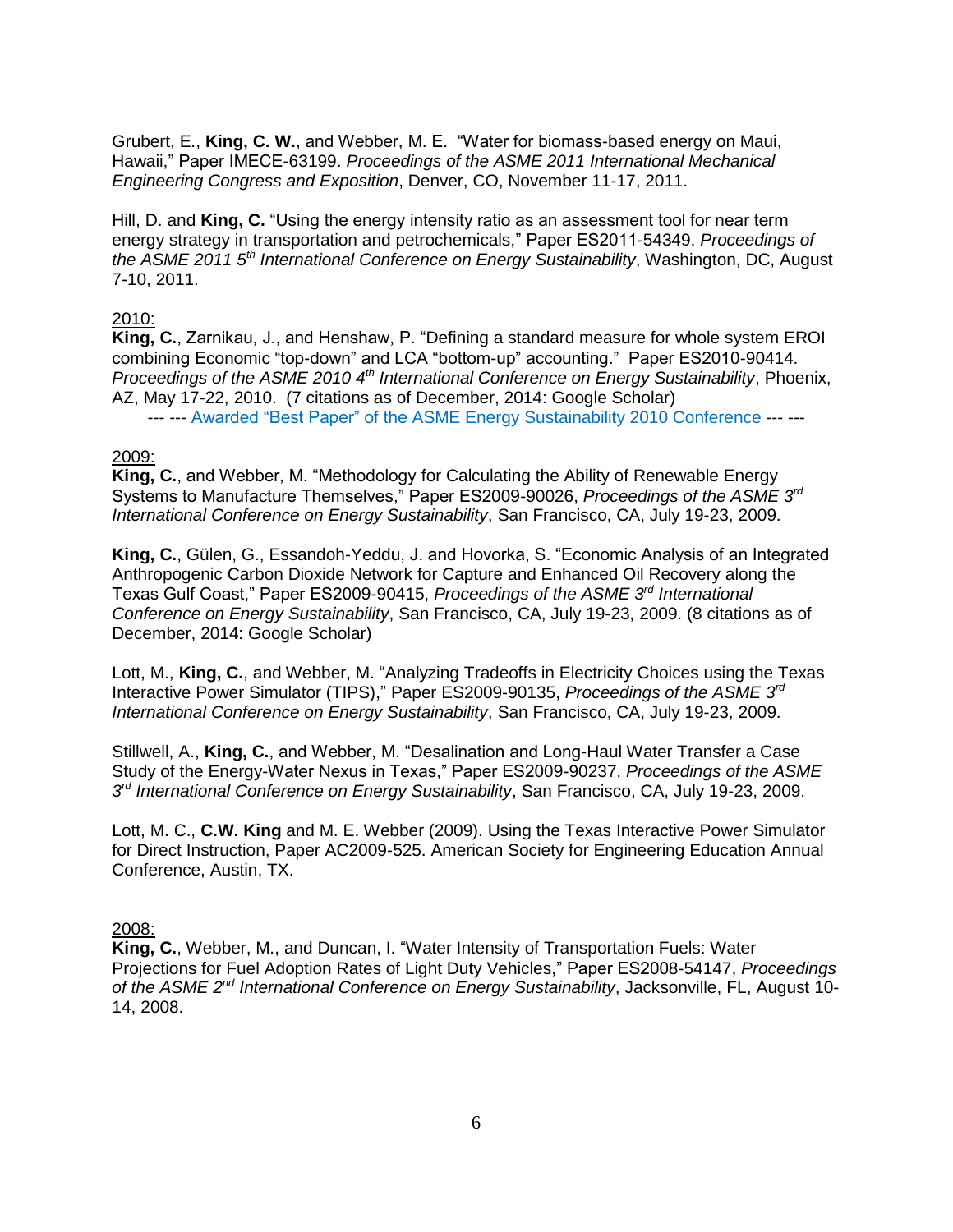2004:

**King, C.**, Campbell, M., Beaman, J. J., "On the Design Synthesis of Multistable Equilibrium Systems," *Technical Proceedings of the ASME International Design Engineering Technical Conference*, Salt Lake City, UT, Sept. 28 – Oct. 2, 2004.

Kollata, E., **King, C.**, and Campbell, M. "Design Synthesis of Multistable Compliant Structures," *Proceedings of the 10th AIAA/ISSMO Multidisciplinary Analysis and Optimization Conference,*  Albany, NY, Aug. 30 – Sept. 1, 2004.

### 2003:

Limaye, A. A.; **King, C. W.**; and Campbell, M. C. "Analysis of Multiple Equilibrium Positions in a Magnetostatic Field," *Technical Proceedings of the 2003 ASME International Design Engineering Technical Conference,* Chicago, IL, Sept. 2-5, 2003. (10 citations as of December, 2014: Google Scholar)

# **Non Peer-Reviewed Journal and Magazine Publications**

### 2015:

**King, Carey W**. The Rising Cost of Resources and Global Indicators of Change, *American Scientist*, 103 (6), November/December, 2015 (article [online](http://www.americanscientist.org/issues/feature/2015/6/the-rising-cost-of-resources-and-global-indicators-of-change) and as **P** [PDF\)](http://careyking.com/wp-content/uploads/2015/10/King-2015-RisingCostofResources_AmericanScientist.pdf).

### 2013:

Grubert, Emily A., **King, Carey W.,** and Webber, Michael E., "Maui's Complicated Relationship with Water," *Earth Magazine,* August 2013.

#### 2011:

**King, Carey**, Energy and Economics 2011-2012: Long-term Fiscal Issues Need to Consider Energy Possibilities, *Earth Magazine,* December 2011, 45-46. Available: [http://www.earthmagazine.org/article/highlights-2011-energy-and-economics-2011-2012.](http://www.earthmagazine.org/article/highlights-2011-energy-and-economics-2011-2012)

**King, C.**, Coleman, S., Cohen, S. & Gülen, G. 2011. The economics of an integrated CO2 capture and sequestration system: Texas Gulf Coast case study. *Energy Procedia,* 4, 2588- 2595. Available: [http://www.sciencedirect.com/science/article/pii/S1876610211003547.](http://www.sciencedirect.com/science/article/pii/S1876610211003547) (8 citations as of December, 2014: Google Scholar)

Moorhead, Scott; Pierce, Suzanne A., and **Carey King**. 2011. Strategies to meet our water and energy needs: Insight from a Texas "Treemap", *Earth,* May 2011. Available: [http://www.earthmagazine.org/article/strategies-meet-our-water-and-energy-needs-insight](http://www.earthmagazine.org/article/strategies-meet-our-water-and-energy-needs-insight-texas-treemap)[texas-treemap.](http://www.earthmagazine.org/article/strategies-meet-our-water-and-energy-needs-insight-texas-treemap)

#### 2010:

**King, Carey W.** and Webber, Michael E. 2010. Water Versus Energy: How Solar Power Can Help, *Solar Today*, January/February 2010, 24-27.

#### 2008:

**King, C.**, Holman, A., and Webber, M. 2008. Commentary: Thirst for Energy. *Nature Geoscience.* **1**, 283-286. (28 citations as of December, 2014: Web of Science; 79 citations as of September, 2016: Google Scholar)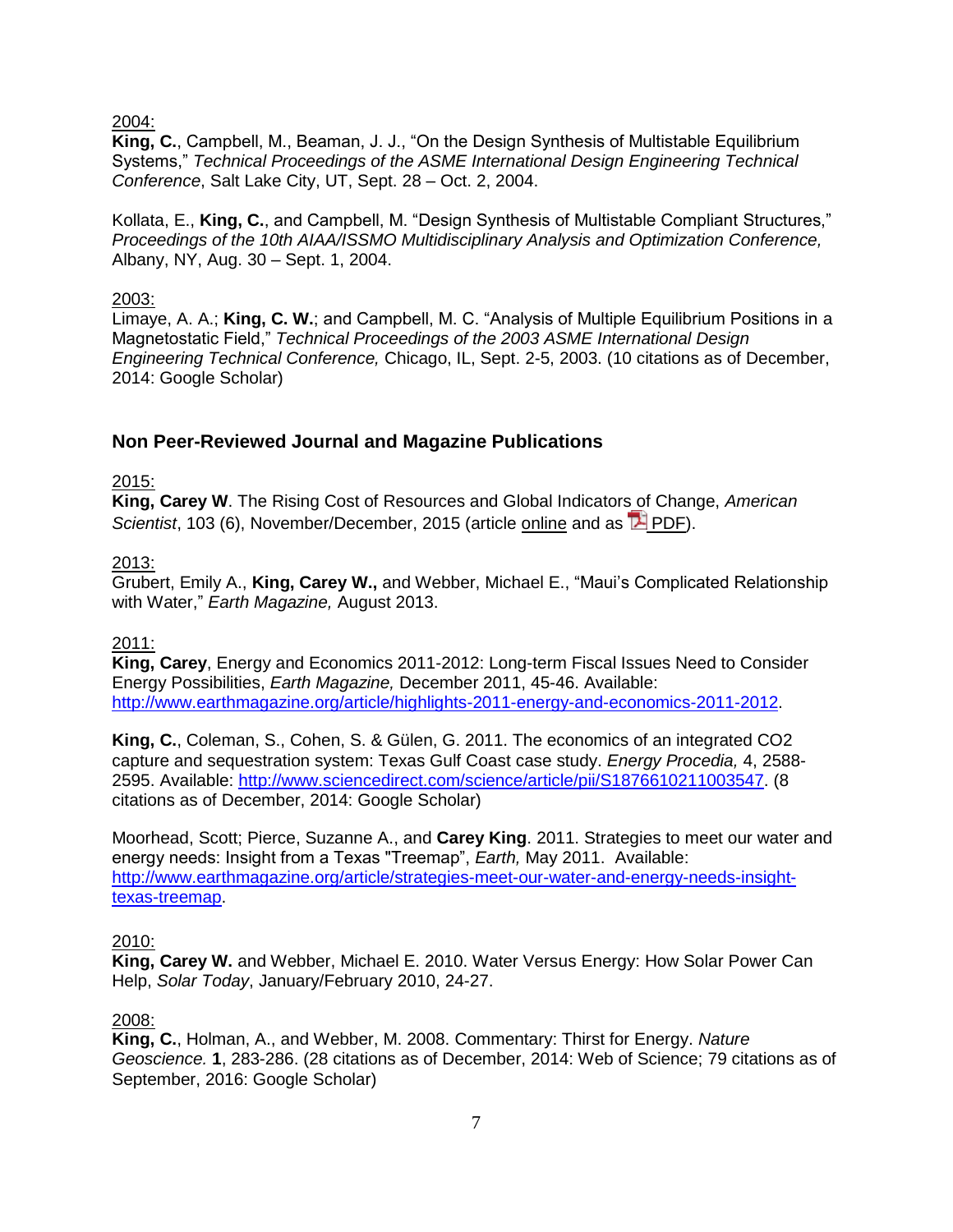# **Non Peer-Reviewed Conference Proceedings**

### 2014:

**King, Carey W.**, "On Relating US and UK Energy Expenditures (net energy), Debt, and Interest Rates," 37<sup>th</sup> 2014 International Association for Energy Economics Conference, New York, NY, June 15-18, **2014**. [PDF](http://careyking.com/wp-content/uploads/2014/12/King-2014-USAEE_NetEnergyDebt.pdf)

### 2012:

Meehan, Colin M., **King, Carey W.,** Garrison, Jared B., and Webber, Michael E. "The Total Impact of Wind Energy Variability on Fossil Fuel Emission Rates in Texas," 31<sup>st</sup> USAEE/IAEE North American Conference, Austin, TX, November 4-7, 2012.

### 2010:

King, C., Coleman, S., Cohen, S., Gülen, G. "The economics of an integrated CO<sub>2</sub> capture and sequestration system: Texas Gulf Coast case study." Proceedings of the 10<sup>th</sup> International Conference on Greenhouse Gas Technologies, Amsterdam, The Netherlands, September 19- 23, 2010.

### **Conference Posters**

2015:

Chaianong, Aksornchan, and **King, Carey W**. "An Analysis for Promoting Residential-scale Solar Photovoltaic (PV) in Bangkok, Thailand." Poster at the 33<sup>rd</sup> USAEE/IAEE North American Conference, Pittsburgh, PA, October 25-28, **2015**. **[PDF.](http://careyking.com/wp-content/uploads/2015/11/Chaianong_King_USAEE-2015_Poster.pdf)** 

2014:

Libra, Jesse, **King, Carey**; Xavier, Alexandre; and Scanlon, Bridget. "Biofuel Expansion in the Ivinhema Basin: Model Development" Poster at the 2014 Fall Meeting of the American Geophysical Union, San Francisco, CA, December 15-19, **2014**. [PDF](http://careyking.com/wp-content/uploads/2014/12/Libra-and-King-AGU2014-Poster-Brazil-Biofuels-Basin-Hydrology.pdf)

Donovan, A. and **King, C. W**. **"**Trends in Country and Global Energy Industry Own Use and Production between 1960-2010." Poster at the  $37<sup>th</sup>$  2014 International Association for Energy Economics Conference, New York, NY, June 15-18, **2014**. [PDF](http://careyking.com/wp-content/uploads/2014/07/DonovanKing_USAEE-2014-FINAL.pdf)

#### 2012:

Maxwell, John P. and **King, Carey W.**, "Trends of the Net Energy of Petroleum Products in Different Countries Using Energy Intensity Ratios," 31<sup>st</sup> USAEE/IAEE North American Conference, Austin, TX, November 4-7, **2012**.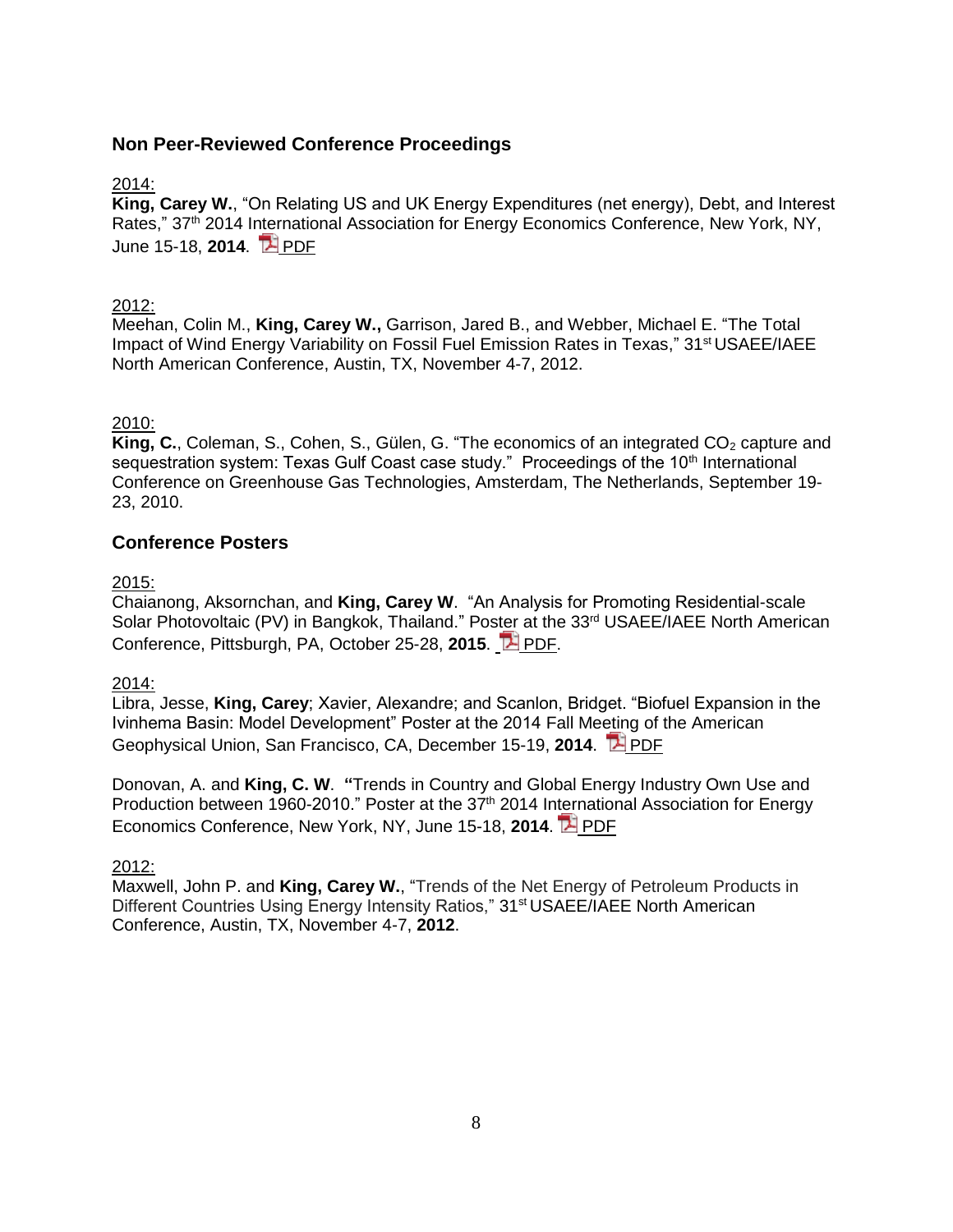# **Governmental and Nongovernmental Reports**

#### 2014:

**King, C. W. (2014) A Systems Approach for Investigating Water, Energy, and Food Scenarios in East-Central Maui,** a report to the Ulupono Initiative. See [Full Report,](http://careyking.com/wp-content/uploads/2014/11/Ulupono-MauiWaterEnergyScenarios-Final-Report-2014-FINAL.pdf) or [Executive](http://careyking.com/wp-content/uploads/2014/11/Ulupono-MauiWaterEnergyScenarios-Final-Report-2014-FINAL-ExecSumm.pdf)  [Summary.](http://careyking.com/wp-content/uploads/2014/11/Ulupono-MauiWaterEnergyScenarios-Final-Report-2014-FINAL-ExecSumm.pdf)

### 2013:

**King, Carey W.**, **"**Principles for Protecting Freshwater Resources and Biodiversity during a Low-Carbon Energy Transition," a report written for The Nature Conservancy. 2013. **PIP [PDF](http://careyking.com/wp-content/uploads/2014/02/King-2013-Impacts-to-Water-and-Biodiversity-from-Energy1.pdf)** 

Yan, Y.E., Tidwell, V.C., **King, C.W**., and Cook, M.A., 2013, "Impact of future climate variability on ERCOT thermoelectricity power generation", ANL/EVS/R-13/2, Argonne National Laboratory, Argonne, IL. This report is available, at no cost, at [http://www.osti.gov/bridge.](http://www.osti.gov/bridge) (7 citations as of September, 2016: Google Scholar)

### 2012:

Baldick, Ross; Webber, Michael, and **King, Carey**, 2012, Techno-economic Modeling of the Integration of 20% Wind and Large-Scale Energy Storage in ERCOT by 2030, DE-EE0001385, available May 6, 2013 at: [http://www.osti.gov/bridge/servlets/purl/1068534/1068534.pdf.](http://www.osti.gov/bridge/servlets/purl/1068534/1068534.pdf)

### 2011:

**C.W. King**, K.M. Twomey, A.S. Stillwell, and M.E. Webber, "Clean Energy and Water: Assessment of Mexico for improved water services with renewable energy," Prepared for the International Development Research Centre, Ottawa, Ontario, Canada, December 2011. Available June 6, 2103: [http://www.idrc.ca/Documents/106298-Energy-exploration-report-](http://www.idrc.ca/Documents/106298-Energy-exploration-report-Mexico.pdf)[Mexico.pdf.](http://www.idrc.ca/Documents/106298-Energy-exploration-report-Mexico.pdf)

### 2010:

**King, Carey W.,** Stillwell, Ashlynn S., Twomey, Kelly M., and Webber, Michael E. *Coherence between energy and water policies*, prepared for the Organization for Economic Co-operation and Development. September 2010. Temporarily available at: [http://www.oecd.org/officialdocuments/publicdisplaydocumentpdf/?cote=ENV/EPOC/GSP%282](http://www.oecd.org/officialdocuments/publicdisplaydocumentpdf/?cote=ENV/EPOC/GSP%282010%2921&docLanguage=En) [010%2921&docLanguage=En.](http://www.oecd.org/officialdocuments/publicdisplaydocumentpdf/?cote=ENV/EPOC/GSP%282010%2921&docLanguage=En)

#### 2009:

Stillwell, Ashlynn S.; **King, Carey W.**; Webber, Michael E.; Duncan, Ian J.; and Hardberger, Amy. *Energy-Water Nexus in Texas*. April 2009. Available at: [http://www.edf.org/documents/9479\\_Energy-WaterNexusinTexasApr2009.pdf.](http://www.edf.org/documents/9479_Energy-WaterNexusinTexasApr2009.pdf)

#### 2008:

**King, Carey W.** and Webber, Michael E. Chapter 6: Energy from Water. *Texas Renewable Energy Resources Assessment.* December 2008. Available at: [http://www.seco.cpa.state.tx.us/publications/renewenergy/.](http://www.seco.cpa.state.tx.us/publications/renewenergy/)

**King, Carey W.**; Duncan, Ian J.; and Webber, Michael E. *Water Demand Projections for Power Generation in Texas*. Report to the Texas Water Development Board. August 31, 2008. (30 citations as of September, 2016: Google Scholar) Available at: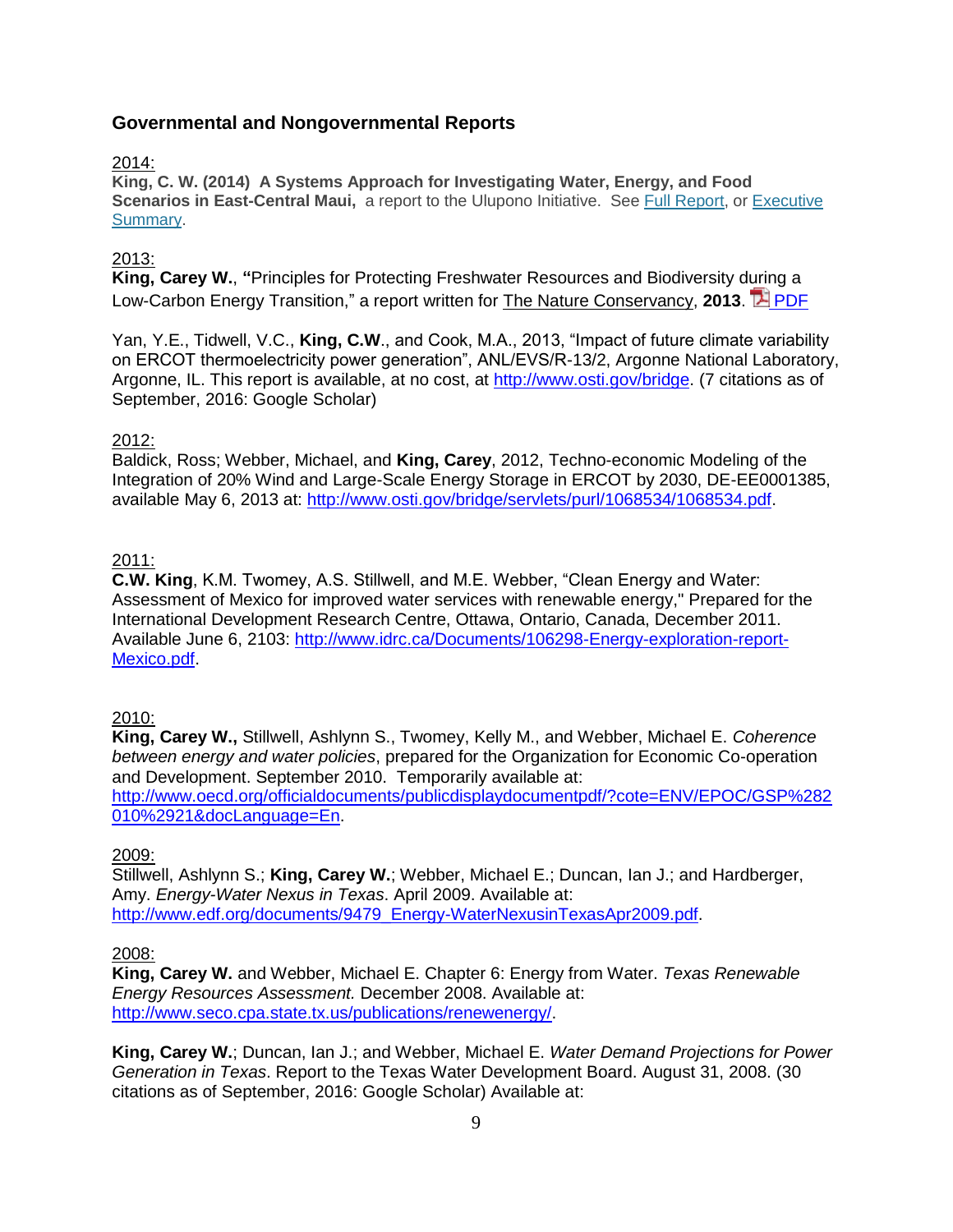[http://www.twdb.state.tx.us/publications/reports/contracted\\_reports/doc/0704830756Thermoelec](http://www.twdb.state.tx.us/publications/reports/contracted_reports/doc/0704830756ThermoelectricWaterProjection.pdf) [tricWaterProjection.pdf.](http://www.twdb.state.tx.us/publications/reports/contracted_reports/doc/0704830756ThermoelectricWaterProjection.pdf)

Webber, Michael E.; Allen, David T.; Ferland, Kathey; **King, Carey W**.; McGaughey, Gary; Goldman, Steven; and Kimura, Yosuke. *A Clean Energy Plan for Texas*. Prepared for the Texas Commission on Environmental Quality under contract RFGA # 582-8-89236. August 2008.

**King, Carey W.**, Holman, Ashlynn S., and Webber, Michael E. CleanTX Analysis on Water: The Thirst for Power. Primer for the Austin Technology Incubator CleanTX Forum, May 14, 2008.

Reviewer: *The Energy Report 2008*. Report of the Texas Comptroller of Public Accounts. Available at: [http://www.window.state.tx.us/specialrpt/energy/pdf/96-1266EnergyReport.pdf.](http://www.window.state.tx.us/specialrpt/energy/pdf/96-1266EnergyReport.pdf)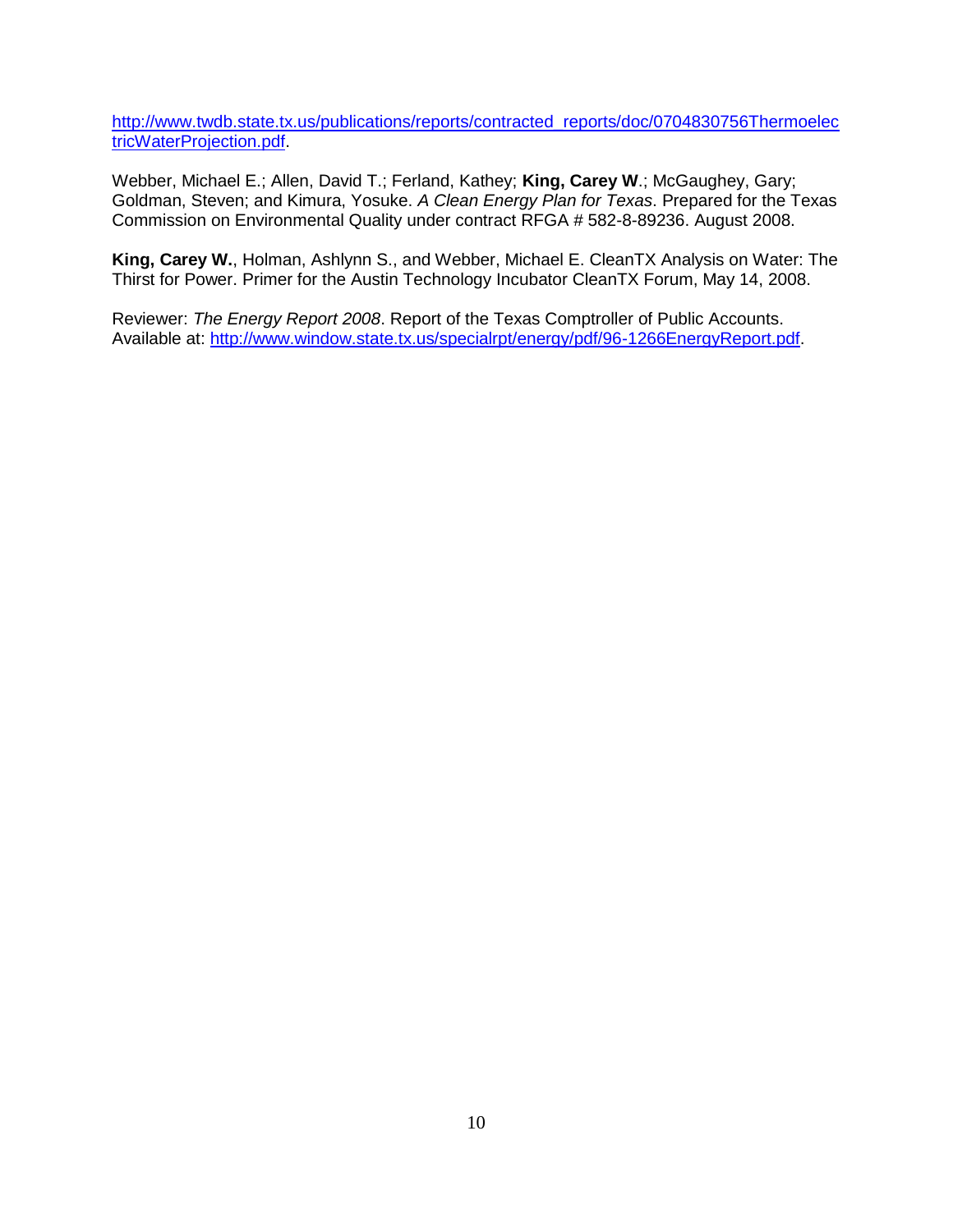# **Students Advised**

*[EER = Energy and Earth Resources, LBJ = LBJ School of Public Affairs, ME = Mechanical Engineering, CE = Civil Engineering]*

### 2017:

Marcelo Azagra (EER, Thesis and Research advisor, 2017 graduation) Harshit Jayaswal (EER, Thesis and Research advisor, 2017 graduation) Dinuk P Haputhanthri (EER, Thesis and Research advisor, 2017 graduation) Yongseok Yoon (EER, Thesis and Research advisor, 2017 graduation) Yun Kyong Park (EER, Thesis and Research advisor, 2017 graduation)

# 2016:

Kristin Abbott (EER, Thesis and Research advisor, 2016 graduation) Grecia Chavez (EER, Thesis and Research advisor, 2016 graduation) Tess Haegele (EER, Thesis and Research advisor, 2016 graduation)

### 2015:

Alan Barraza (EER, Thesis and Research advisor, May 2015 graduation) Stephen Bond (EER, Thesis and Research advisor, May 2015 graduation) Acksornchan Chaianong (EER, Thesis and Research advisors, December 2015 graduation) Alyssa Donovan (EER, Thesis and Research advisor, May 2015 graduation) Jesse Libra (EER, LBJ, Thesis and Research advisor, May 2015 graduation) Kiran Seshadri (EER, Thesis and Research advisor, December 2015 graduation) John Veracruz (EER, Thesis and Research advisor, December 2015 graduation) Jason Wible (LBJ, Research advisor, May 2015 graduation)

#### 2014:

George McGuirk (EER, Thesis and Research advisor, August 2014 graduation) Dr. Jared Garrison (ME, Dissertation Committee member, 2014 graduation) Margaret Cook (CE/LBJ, Research advisor, May 2014 graduation date) Dr. Joshua Rhodes (ME, Dissertation Committee member, 2014 graduation)

### 2013:

Dr. Kelly T. Sanders (ME, Dissertation Committee member, 2013 graduation) John Maxwell (EER/LBJ, Thesis advisor, December 2013 graduation)

### 2012:

Aaron Townsend (ME, Dissertation Committee member, December 2012 graduation)

### 2011:

Dr. Colin Beal (ME, Dissertation Committee member, May 2011 graduation)

### 2010:

Jim Woodward (EER/LBJ, Thesis reader, May 2010 graduation)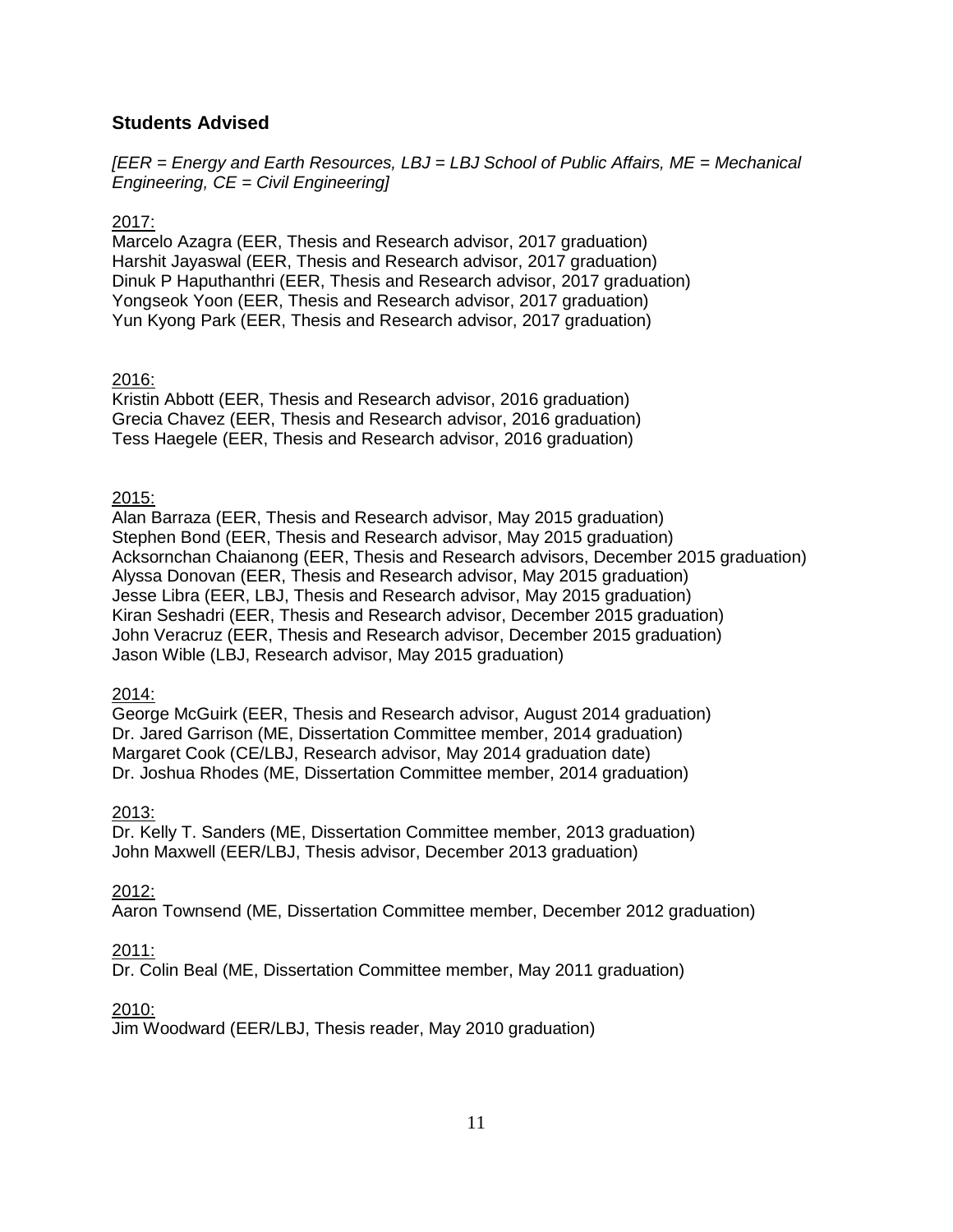# **Classes Taught**

BGS 370 - Energy Technology and Policy Fall 2011-2016 Business, Government, and Society Department McCombs School of Business The University of Texas at Austin.

### **Patents**

United States Patent 7,817,332. Electromechanical dynamic force profile articulating mechanism, October 19, 2010. **King; Carey** (Austin, TX). Assignee: Uni-Pixel Displays, Inc. (The Woodlands, TX) Appl. No. 12/050,045.

United States Patent 8,320,036 B2. A Normally Emitting Pixel Architecture for Frustrated Total Internal Reflection Displays. Kevin Derichs, **Carey King**, Daniel van Ostrand, Berry Cox, Reed Killion. Issued February 26, 2010. Also as patents: CN102187263A, EP2326981A1, US20100079843, WO2010022384A1.

United States Patent 7,564,874 B2. Enhanced bandwidth data encoding method, July 21, 2009. **King; Carey** (Austin, TX). Assignee: Uni-Pixel Displays, Inc. (The Woodlands, TX) Appl. No. 11/201,220: Filed: August 10, 2005. Also as patents: CA2578496A1, EP1794741A2, EP1794741A4, US20060061559, WO2006033893A2, WO2006033893A3.

United States Patent 7,486,854 B2. Optical microstructures for light extraction and control, February 3, 2009. Van Ostrand; Dan (The Woodlands, TX), **King; Carey** (Austin, TX), Gobeli; Garth (Albuquerque, NM). Assignee: Uni-Pixel Displays, Inc. (The Woodlands, TX) Appl. No.: 11/338,251 Filed: January 24, 2006. Also as patents: CA2637442A1, CN101371177A, CN101371177B, EP1977277A2, US8218920, US8380026, US20070172171, US20090122387, US20090142020, WO2007120949A2, WO2007120949A3.

United States Patent 7,449,759. Electromechanical dynamic force profile articulating mechanism, November 11, 2008. Selbrede; Martin G. (The Woodlands, TX), **King; Carey** (Austin, TX), Van Ostrand; Dan (Round Rock, TX). Assignee: Uni-Pixel Displays, Inc. (The Woodlands, TX) Appl. No.: 11/215,514 Filed: August 30, 2005.

### **State Legislature Testimonials**

2012:

June 28, 2012: Testimony to the Texas State House of Representatives Committee on Natural Resources, House Natural Resources Interim Charge 2: The Interplay of Water and Energy Resources.

### **Keynote and Plenary Presentations**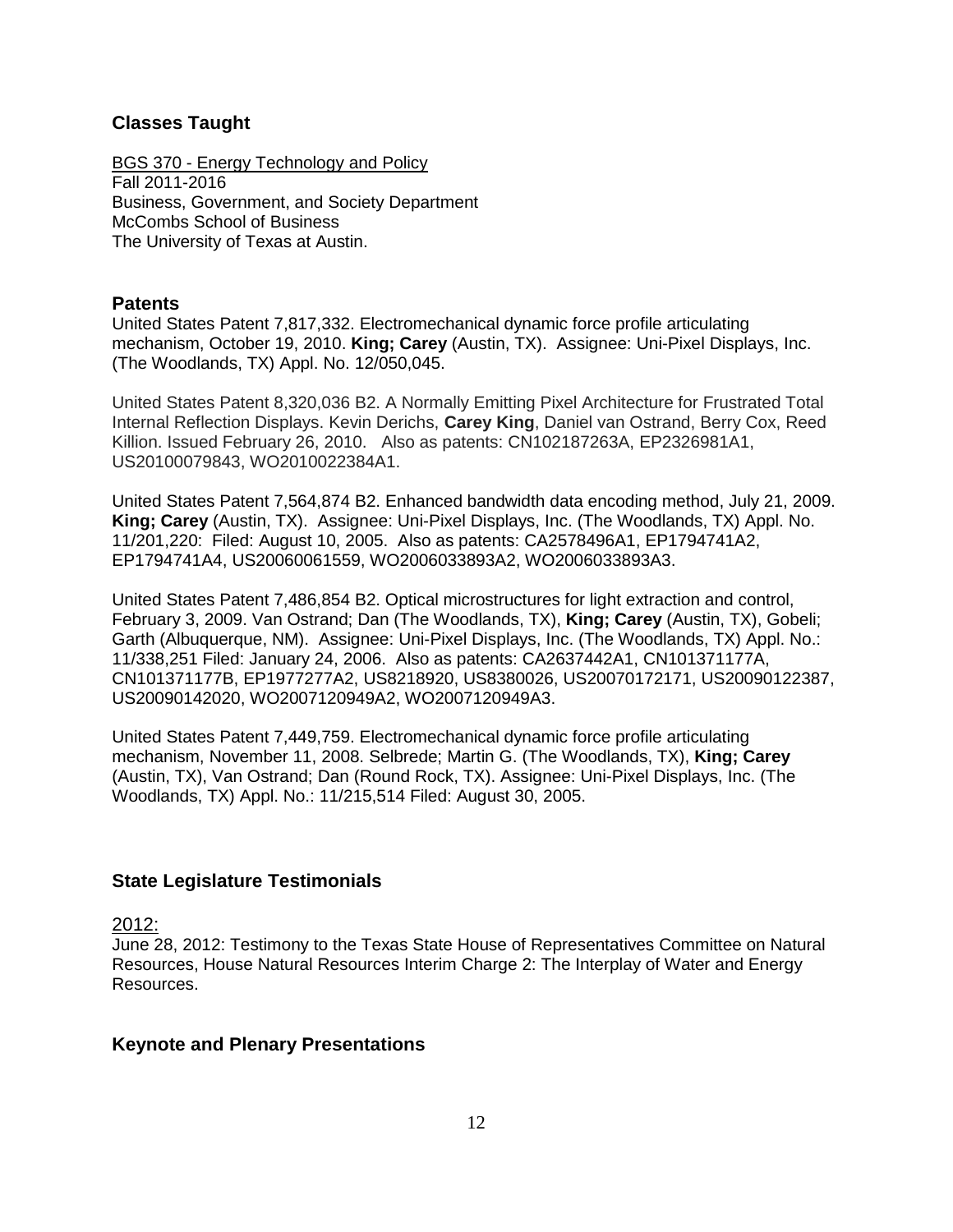#### 2013:

"Energy and Water," Water: The Growing Global Thirst, Fall 2013 Conference of the Patterson School of Diplomacy and International Commerce, Lexington, KY, October 17-18, 2013.

"Money---Energy---Economy Nexus: Past, Present And Future," 7<sup>th</sup> Biennial Conference of the United States Society for Ecological Economics, University of Vermont, Burlington, VT, June 9-12, 2013.

#### 2011:

Using net energy to understand the role of financing and incentives for renewables", Plenary Session of the Young Engineers and Scientists Symposium 2011: Alternative Energies – A Global Perspective, January 10-12, 2011, College Station, TX.

### 2010:

"Water and Energy: Strategic Thinking", Closing Keynote Presentation at 2010 Annual Energy-Water Sustainability Symposium at the 2010 GWPC Annual Forum, Pittsburgh, PA, September 26-29, 2010.

"The trends of world energy: quantity and quality," Keynote session of the 16<sup>th</sup> International Symposium on Society and Resource Management, Corpus Christi, TX, June 7, 2010.

"Water issues: Will they sink solar in the Southwest?" Keynote session at the American Solar Energy Society Solar 2010 Conference, Phoenix, AZ, May 21, 2010.

"Water and Energy: Strategic Thinking", Lunch Keynote Presentation at 2010 Annual UIC Conference of the Groundwater Protection Council, Austin, TX, January 25-27, 2010.

### **Invited Presentations and Speaking Engagements**

#### 2016:

"Long-term Trends in Energy: The Need for Their Consideration in Macroeconomic Modeling", invited talk at Colorado School of Mines, Golden, CO, September 21, 2016.

"Water – Energy – Food: Nexus or Constraint?", DFW Water Conference organized by Clean Water Fund, Richardson, TX, September 17, 2016.

"Quantifying (net) Energy and Complexity of the U.S. Economy", 2016 Conference of the International Society for Ecological Economics, 7th Biophysical Economics Conference, Washington, DC, June 26-29, 2016.

"A Comparison of Return on Investment for Energy Sectors: Power versus Money", 2016 Conference of the International Society for Ecological Economics, 7th Biophysical Economics Conference, Washington, DC, June 26-29, 2016.

"Mathematics and logic of Net Energy Assessments", 2016 Conference of the International Society for Ecological Economics, 7th Biophysical Economics Conference, Washington, DC, June 26-29, 2016.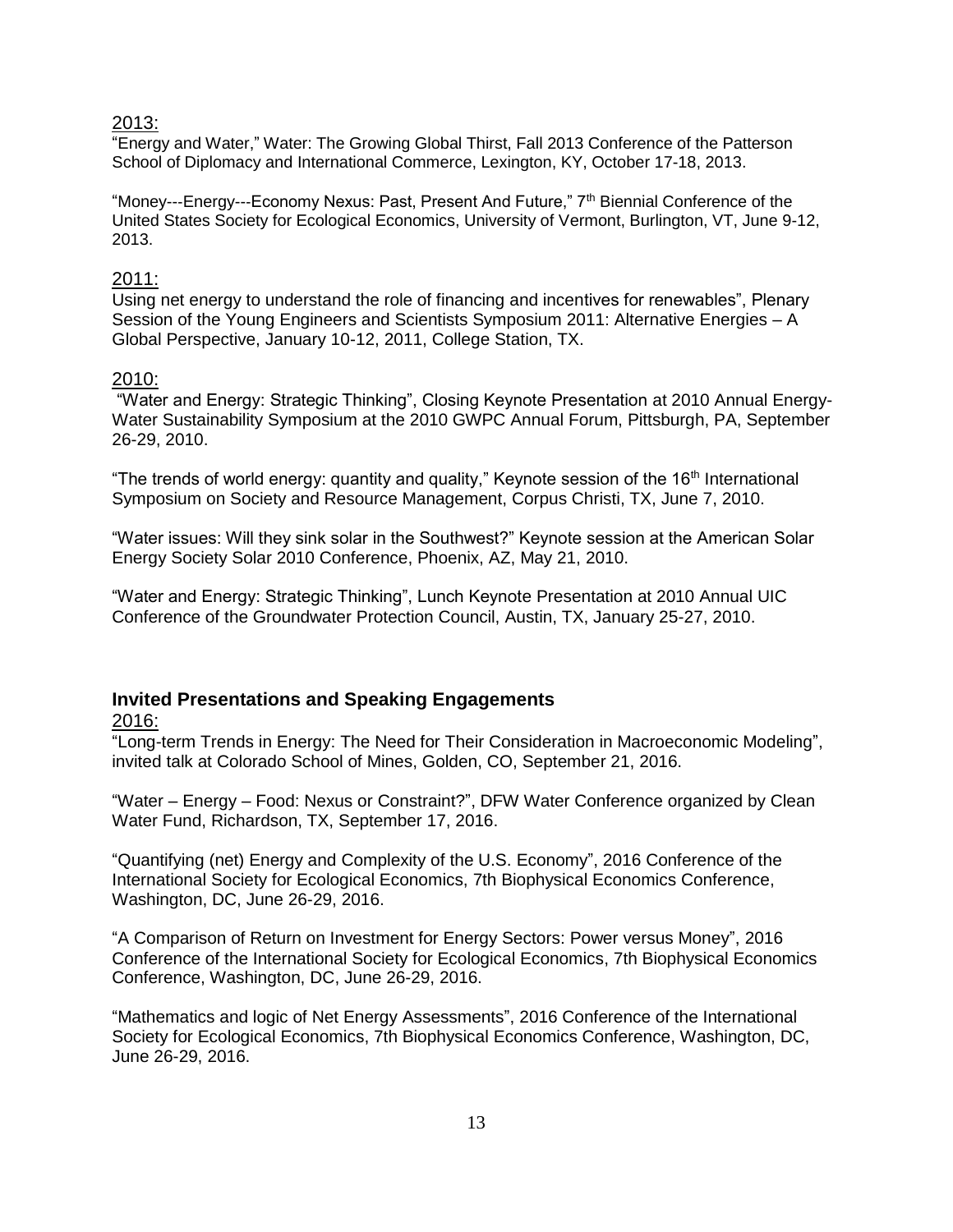"Long-term Trends in Energy, Net Energy, and Structure of the (U.S.) Economy", The Economics of Energy and Secular Stagnation, 1st International Conference of the Chair of Energy and Prosperity, Paris, France, April 26-27, 2016.

"United States and Carbon Capture and Storage", Masaryk University, Brno, Czech Republic, March 17, 2016.

"Energy and Food in the Macroeconomy", International Institute for Applied Systems Analysis, March 14, 2016.

"Suppose we agree how to calculate EROIs … so/now what?", Science for Energy Scenarios, 3rd Science and Energy Seminar at Ecole de Physique des Houches, Les Houches, France, March 6-11, 2016.

"Long-term Trends to Contextualize the Food- Energy-Water Nexus", National Council on Science and the Environment Annual Conference, Washington, DC, January 20, 2016.

"Net Energy Linking to Economics to Contextualize the Future Food-Energy-Water Nexus", NSF Workshop on the Food-Energy-Water Nexus, Linfield College, OR, January 15, 2016.

### 2015:

"The Cost of Energy", All Energy Forum at the American Nuclear Society Winter Meeting, Washington, DC, November 10, 2015.

"Trends in Energy and Food Expenditures & Net Energy to Contextualize the Future Food-Energy-Water Nexus", NSF Food-Energy-Water Nexus Workshop: Development and Application of Analytical Tools in Support of Food-Energy-Water Nexus Planning, October 27- 28, 2015, Washington, DC.

"Energy and its Relation to Complexity of the Economy", ASME 2015 9th International Conference on Energy Sustainability, San Diego, CA, June 28-July2, 2015.

"Energy and its Relation to Complexity of the Economy", Granada Seminar 2015: Physics Meets the Social Sciences, La Herradura, Spain, June 15, 2015.

"Energy-Water-Food: Maui and the World," presented at the 2015 Spring meeting of the American Institute of Chemical Engineers (AIChE), Austin, TX, April 27, 2015.

"Energy, Economy, and [Efficiency,](http://careyking.com/wp-content/uploads/2015/04/King-EnergyEconomy-for-UTQuest-2015_0423-ONLINE.pdf)" presentation for the UT Quest (Opportunities for Learning) program, Austin, TX, April 23, 2015.

"Net Energy in Context of Macroeconomic Trends and Indicators," presented at the GCEP/Stanford Net Energy Analysis Workshop, March 31-April 1, 2015, Stanford University.

"Water in the Context of Energy and Net Energy," presented at the GCEP/Stanford Net Energy Analysis Workshop, March 31-April 1, 2015, Stanford University.

["Long-term Energy and Economic Trends: Pre-Industrial to Today,](http://careyking.com/wp-content/uploads/2015/04/King_CleanTXLunch-2015_0210-ONLINE.pdf)" Clean TX Power Lunch, February 10, 2015, Austin, TX.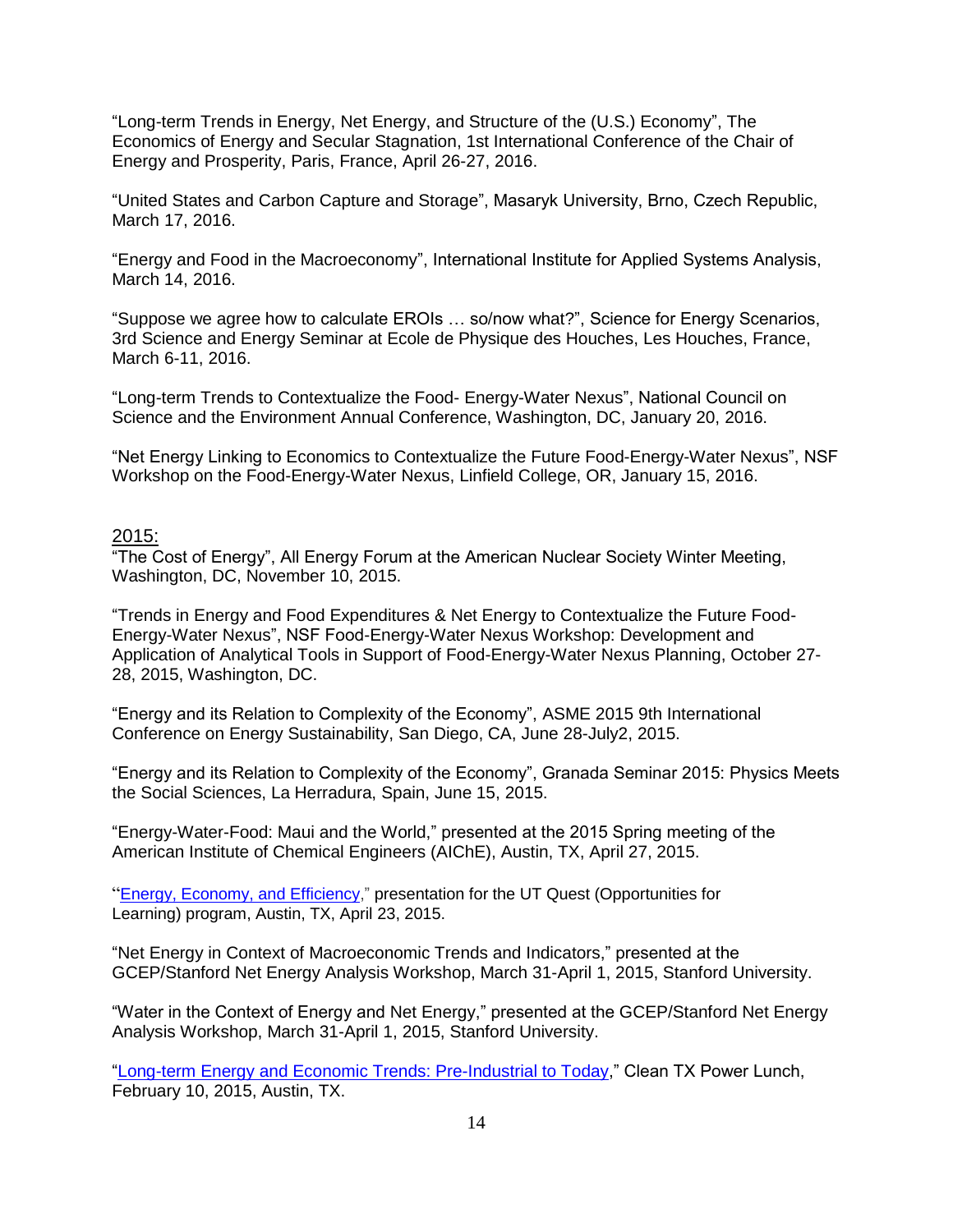"Long-Term Energy and Economic Trends," LBJ Austin Forum on Diplomacy and Statecraft, LBJ School of Public Affairs, January 16, 2015, Austin, TX.

"Analysis of GHG emissions from Travis County Landfills from 2010 to 2030: Summary of Report," presented to Austin Resource Recovery, January 15, 2015, Austin, TX.

# 2014:

"Energy-Water Nexus," Texas Water Law Institute Conference, November 19-21, 2014, Austin, TX.

"Implications of Changes in Long-Term Trends of the Energy-Water-Food Nexus," IEEE Power & Energy Society General Meeting 2014, July 27-31, 2014, National Harbor, MD.

"Perspectives from Considering Water for Power Generation in Texas", Panel: "Sector Based Use and Conservation" 2014 Texas Water Summit, The Academy of Medicine, Engineering and Science of Texas, Austin, TX, May 19, 2014.

"Water and Energy in Texas", Public Citizen Forum, Austin, TX, April 5, 2014.

"UT-Austin Grid Modeling Research Summary & Example of Refined CHP Definitions", KERMIT Research Summit, ERCOT, Austin, TX, March 21, 2014.

"Evolving innovations in technology," TransForum Texas, San Antonio, TX, January 29-30, 2014.

"Conservation vs Efficiency: Feedbacks and Natural Resources," UT Forum, Winter 2014 Series of the Osher Lifelong Learning Institute, Austin, TX, January 17, 2014.

#### 2013:

"Energy-Water Nexus: Is Energy Special?" IPIECA Water Group Meeting, Houston, TX, October 23, 2013.

"Defining Whole System Sustainability in Hawai`i," Water Forum III: Droughts and Other Extreme Weather Events, Conference of the Center for Integrated Earth System Science of The University of Texas at Austin, Austin, TX, October 14-15, 2013.

"Defining Whole System Sustainability in Hawai`i," SXSW Eco 2013, Austin, TX, October 5-9, 2013.

"The shale revolution and water scarcity in Texas: how will it add up for thermo power generation?", Water and Energy: Looking Beyond the Shales, Houston, TX, September 25-26, 2013.

"CCS Coal's Savior? Economic Analysis of Texas CCUS Network," Coal-GEN 2013, Charlotte, NC, August 14, 2013.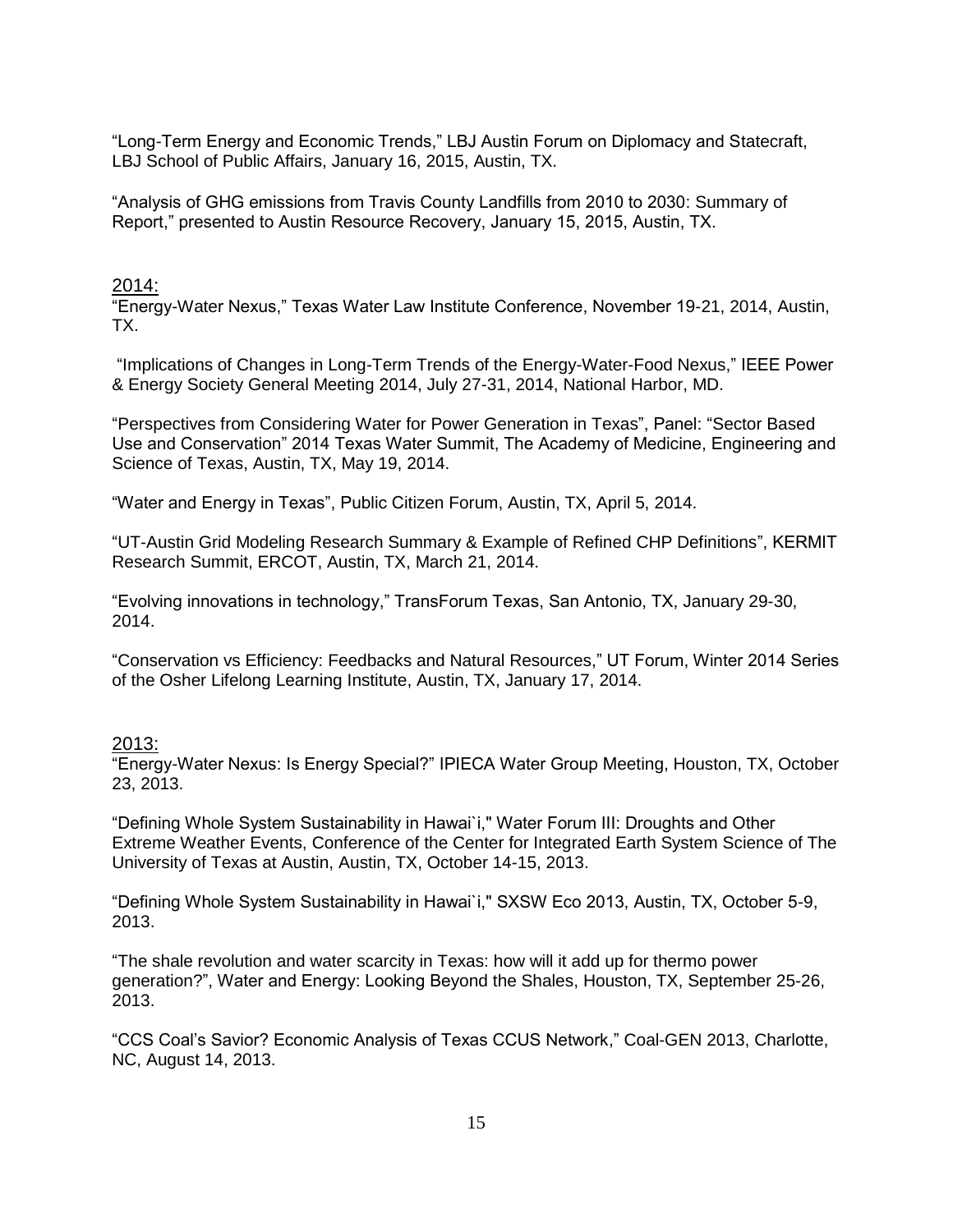"Energy-Water Nexus: Water needs for energy production," First Tuesday lunch group of Denver area oil and gas executives, Denver, CO, August 6, 2013.

"Energy and economic trends for assessing the past, present, and future," World Future 2013, Then Annual Conference of the World Future Society, Chicago, IL, July 19-21, 2013.

"Local renewable & energy efficiency policy in the context of global world long-term trends," Heart of Texas Green Expo, Bastrop, Texas, June 7, 2013.

"Texas – Drought Impacts on Electricity Generation", Energy-Water Workshop at the Nevada Public Utilities Commission organized by Western Resource Advocates, January 22, 2013, Las Vegas, NV.

"Practical Solutions – Integrated Decision-Making Tools", G'Day USA workshop, January 14, 2013, San Francisco, CA.

#### 2012:

"Making sense out of net energy", Association for the Study of Peak Oil and Gas USA (ASPO-USA) Conference, Austin, TX 78712, November 30-December 1, 2012.

"EROI at different analysis boundaries and Net energy (services) long-term trend of UK," 4<sup>th</sup> Biophysical Economics Conference, Burlington, Vermont, October 26, 2012.

"Whole Systems and Life Cycle Concepts to Understand Contributions of Different Energy Resources and Technologies," 2012 American Association of Petroleum Geologists Gulf Coast Section Meeting, Austin, Texas, October 23, 2012.

"What does "Biophysical Economics" mean to engineers? Perspective focusing on oil and net energy", Centex Chapter meeting of American Society of Mechanical Engineers, Austin, TX, September 20, 2012.

["Getting at the Water-Energy Nexus"](https://elsevier.conference-services.net/reports/template/onetextabstract.xml?xsl=template/onetextabstract.xsl&conferenceID=2808&abstractID=575902) session of Water in a World of Seven Billion conference (www.ww7b.org), Calgary, Alberta, Canada, May 9 - May12, 2012.

["The energy-water nexus: future opportunities and challenges"](https://elsevier.conference-services.net/reports/template/onetextabstract.xml?xsl=template/onetextabstract.xsl&conferenceID=2808&abstractID=575902), talk as part of session "Climate, Energy and Water: A challenge for integrated management of planetary boundaries," Planet Under Pressure 2012 conference, London, England, March 26-29, 2012.

"Measuring energy as a driver of globalization: trends of prices and net energy." Presentation (and symposium organizer) for symposium "Globalization Then and Now: Scale, Complexity, and Communication of Sustainability" at the American Association for the Advancement of Science Annual Meeting 2012, Vancouver, British Columbia, February 19, 2012.

"Extreme Weather Preparedness- Preparing for the Unpredictable". Presentation at the National Association of Regulatory Utility Commissioners (NARUC) 2012 Winter Meeting to the Critical Infrastructure Committee, Washington, DC, February 5, 2012.

"Energy overview: history, tradeoffs, & why there is no consensus for the future," Introductory lecture for the University of Texas Energy Forum, February 2, 2012, Austin, TX.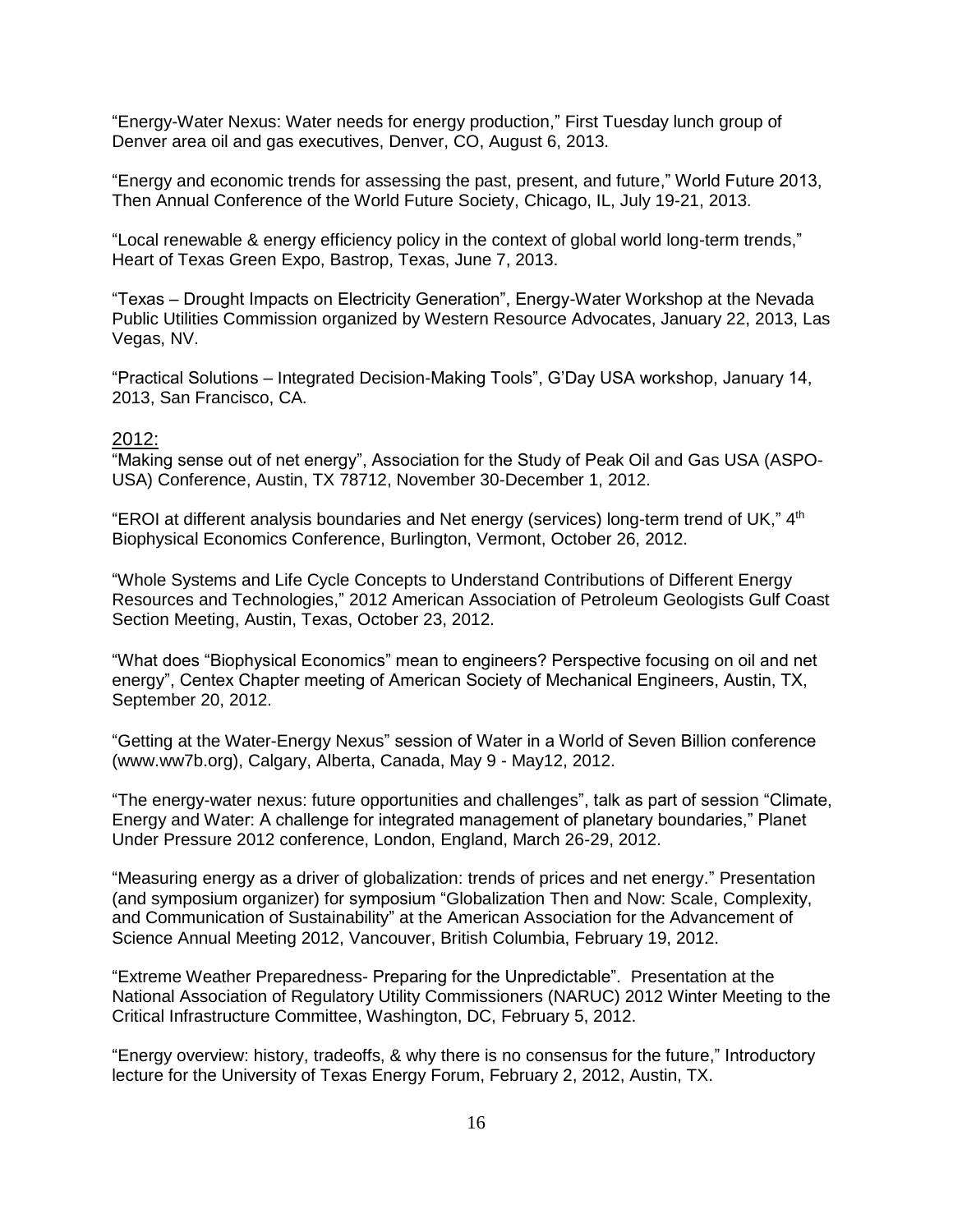"Net energy concepts to envision viability of future energy," presented at the 2012 Opal Energy Investment Forum, Austin, TX, January 26, 2012.

Session lead speaker: "Tradeoffs Between New Sources of Domestic Energy," at the National Council for Science and the Environment 12th National Conference on Science, Policy, and the Environment: *Environment and Security,* Washington, DC, January 19, 2012.

#### 2011:

Presentation to the Keystone Energy Board on the Energy-Water Nexus, November 1, 2011, Washington, DC.

"Challenge #3: Gaining Traction on the Water-Energy Nexus", Charting New Waters, Colorado Regional Freshwater Forum: Exploring Colorado's Solutions to a National Challenge, October 18, 2011, Denver CO.

"Nexus of Energy and Water", Cleanovation 2011, The Annual Clean Technology Event of the Texas-Israel Chamber of Commerce & Israel Economic Mission, September 14, 2011, Houston, TX.

Invited panelist for "Preventing the Next Urban Water Crisis – Impact on Central Texas": Challenges, opportunities & solutions in Central Texas," United States Green Building Council - Balcones Chapter Annual Lecture Series, San Antonio, TX, June 14, 2011.

"Biomass and Waste to energy + Tracking energy trends via net energy," Opal Clean and Green Investment Forum, San Francisco, CA, June 6-7, 2011.

Invited presenter workshop of the Atlantic Council of the United States: "Energy/Water Nexus in Electric Power Production", May 17, 2011, Washington, DC.

Featured Panel "Water and Energy: The Dilemma of Competing Demands." 2011 National Ground Water Summit and 2011 Ground Water Protection Council Spring Meeting, May 4, 2011, Baltimore, MD.

Session speaker Water-Energy Nexus as part of session "Examples of Industry Overlap and Unintentional Consequences of Policies" at the Jurisdictional Forum Shopping: Ripples in the Stream conference hosted by the Illinois State University Institute of Regulatory and Policy Studies, Springfield, IL, April 21, 2011.

"Does EROI determine fuel prices?" 3rd Biophysical Economics Conference, SUNY College of Environmental Science and Forestry, Syracuse, NY, April 15, 2011.

"Water Energy Nexus" as part of session on "Alternative Energy from a Security Perspective," at conference *The Energy & Security Nexus: A Strategic Dilemma* at the Triangle Institute for Security Studies, North Carolina State University, Raleigh, NC, March 3-4, 2011.

Texas Renewable Energy Industries Association Texas Energy Independence Day, February 23, 2011, Texas State Capitol Building.

"Energy Resources in 20 Years," The University of Texas Energy Forum, February 3, 2011.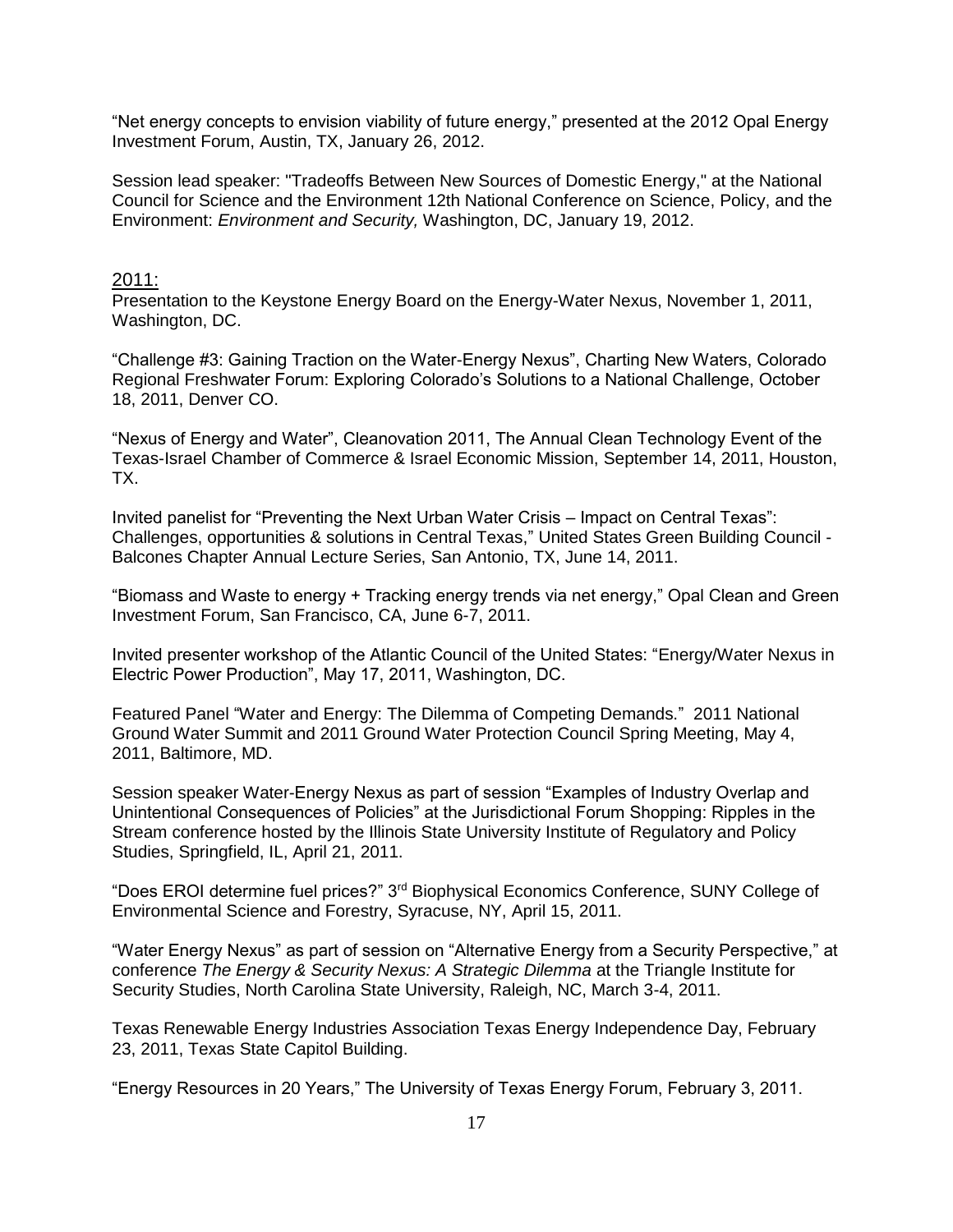"Tradeoffs in Sustainability in the 21st Century: Energy at the Currency of Water at the Expense of Power", Texas Water Symposium, Witte Museum in San Antonio, TX, January 27, 2011.

#### 2010:

"Water requirement s for Transportation", Cross Currents: Water and Energy Challenges in the 21st Century, Stockholm Environment Institute, Tufts University, Somerville, MA, November 4, 2010.

"Envisioning EROI from supply to demand, from old to new energy", Association for the Study of Peak Oil and Gas (USA) 2010 Peak Oil Conference, Washington D.C., October 7, 2010.

"Water-Energy Nexus: Strategic Thinking", 1<sup>st</sup> annual Renewable Energy Stampede, Salado, TX, April 17, 2010.

Conference on "Adapting for Future Resource Challenges: Food, Water, and Energy", Center for Strategic and International Studies, April 15, 2010.

"The Energy-Water Nexus for Transportation in the US", meeting of Carpe Diem Western Water and Climate Change, San Francisco, CA, March 4-5, 2010.

"Water and Energy Nexus: Strategic Thinking", Energy Biosciences Institute, University of California at Berkeley, March 2, 2010.

"Water and Energy Nexus: Strategic Thinking", Understanding, Measuring, and Managing Water Scarcity Risks and Footprints In The Supply Chain, San Francisco, CA, February 26, 2010.

"Texas and the clean energy transition: Can the most energy and  $CO<sub>2</sub>$  intensive state lead the way?" Presented at the 2010 10<sup>th</sup> National Conference for the National Council for Science and the Environment, Washington, DC, January 20-22, 2010.

### 2009:

"Texas Companies and China: Why China? Why Now?", US China Business Forum: Green Texas 2009, Austin, TX, November 12, 2009.

"Brazil and the US: Biofuels, Land, and Water", Brazil Week 2009 hosted by the Brazil Center of the Teresa Lozano Long Institute of Latin American Studies, The University of Texas at Austin, November 10, 2009.

"Water and Energy Nexus: Strategic Thinking", Great Plains Energy Expo, Bismarck, ND, November 9-10, 2009.

"The Water-Energy Nexus: Strategic Thinking from a National and Global Perspective", Liquid Assets: Capitalizing on the Water & Energy Nexus, a Sustainability Shoptalk Series Event presented by the Steven L. Newman Real Estate Institute, Baruch College CUNY, New York, NY, October 28, 2009.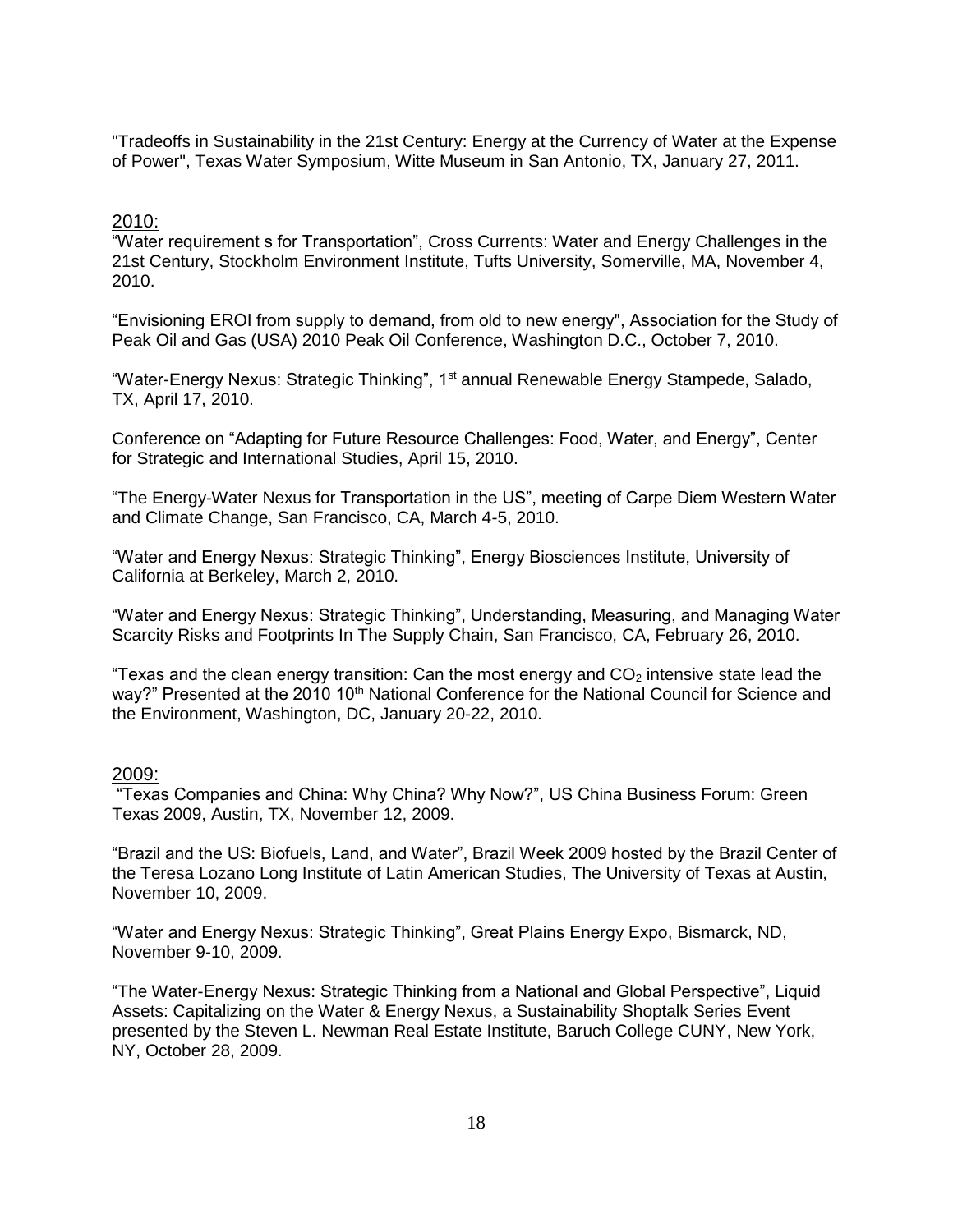"Texas Water-Energy Nexus &Texas Online Energy Education", Clean Air Through Energy Efficiency Conference, Houston, TX, October 14-16, 2009.

"World Energy Projections: Past to the Future". Atlantic Council meeting on U.S.-China Cooperation on Low-Emissions Coal Technologies, June 24-26, 2009, Beijing, China.

"Corpus Christi at the crux of the energy cross ... roads, pipelines, wind & water", presentation to the Coastal Issues Forum of the Coastal Bend Bays Foundation, April 13, 2009.

Presentation on Texas role as a continuing energy leader for the future. Texas Coalition of Jewish Community Relations Councils. March 24, 2009, Austin, Texas.

#### 2008:

"Biofuels and Latin America", Brazil Week 2008 hosted by the Brazil Center of the Teresa Lozano Long Institute of Latin American Studies, The University of Texas at Austin, November 10, 2008.

"The Water and Energy Nexus of Texas", Border Energy Forum XV, Monterrey, Nuevo Leon, Mexico, October 23-24, 2008.

"Upward Price Pressures on Electricity: Environmental", Gulf Coast Power Association Fall Conference, Austin, Texas, September 30, 2008.

"Carbon Dioxide Capture and Sequestration", Desk and Derrick – San Antonio, TX. June 24, 2008.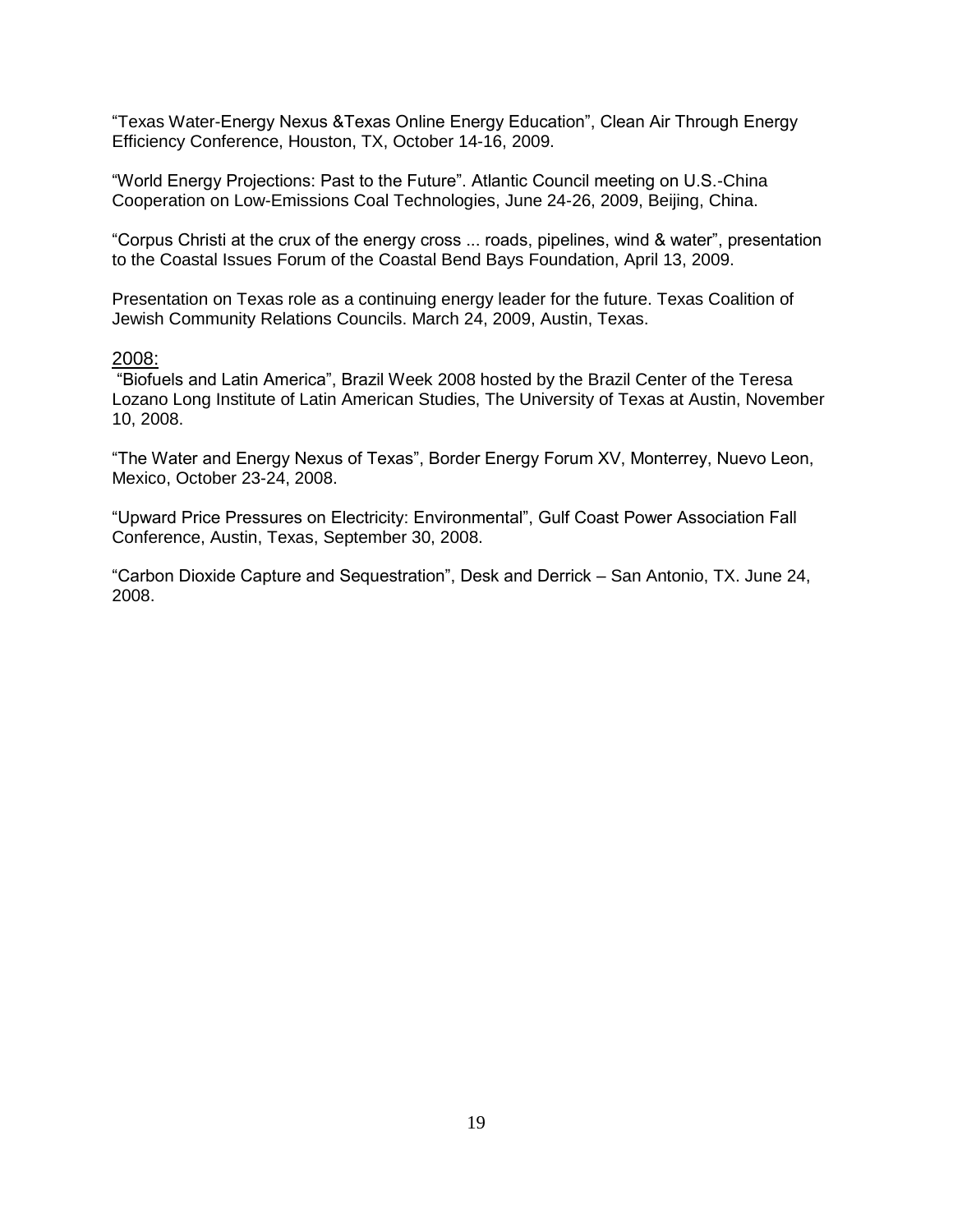### **Organizations, Memberships and Professional Positions**

Editorial Board member – *Biophysical Economics and Resource Quality* (Springer Journal) Sigma Xi American Society of Mechanical Engineers United States Association for Energy Economics United States Society for Ecological Economics

### **Honors and Awards**

Rosenfeld Plaque for 2010 paper written for *Environmental Research Letters* Best Paper of 2010 ASME Energy Sustainability Conference National Science Foundation (NSF) Graduate Fellowship (1998) College of Engineering Endowed Presidential Scholarship (2003) Thrust 2000 Fellowship University Fellow (1998-1999) Engineering Graduate Fellowship (College of Engineering, 1998) Bruton Fellowship (2001, College of Engineering) Engineering Scholar (1995-1997, College of Engineering) Cooperative Education Work Program Engineering Scholar (1997) Ernest Cockrell Jr. Scholarship (1996, College of Engineering)

# **Commentary**

**Personal blogging site:** <http://careyking.com/blog/>

**Environmental Research Web Blog –** ongoing blog contributor to [http://environmentalresearchweb.org/blog,](http://environmentalresearchweb.org/blog) the website for Environmental Research Letters, a publication of Institute of Physics. See the following to directly select Dr. King's entries: [http://environmentalresearchweb.org/blog/energy-the-nexus-of-everything/](http://www.iop.org/mt4/mt-search.cgi?blog_id=5&tag=Carey%20King&limit=20)

**King, C.** "What goes down: Stein's Law and the cost of energy," 2013, Burn Energy Journal blog contribution, available April 12, 2013 at: [http://burnanenergyjournal.com/what-goes-down-steins-law-and-the-cost-of-energy/.](http://burnanenergyjournal.com/what-goes-down-steins-law-and-the-cost-of-energy/)

**King, C.** "Success is Winding Up with Oil in the Ground". April, 14 2008. Commentary on Worldchanging website, available April 14, 2008 at: [http://www.worldchanging.com/archives/007962.html.](http://www.worldchanging.com/archives/007962.html)

**King, C.** "Can Our Allocation of Energy Represent Our Values?" July 22, 2008. Commentary on Worldchanging website, available July 22, 2008 at: [http://www.worldchanging.com/archives//008201.html.](http://www.worldchanging.com/archives/008201.html)